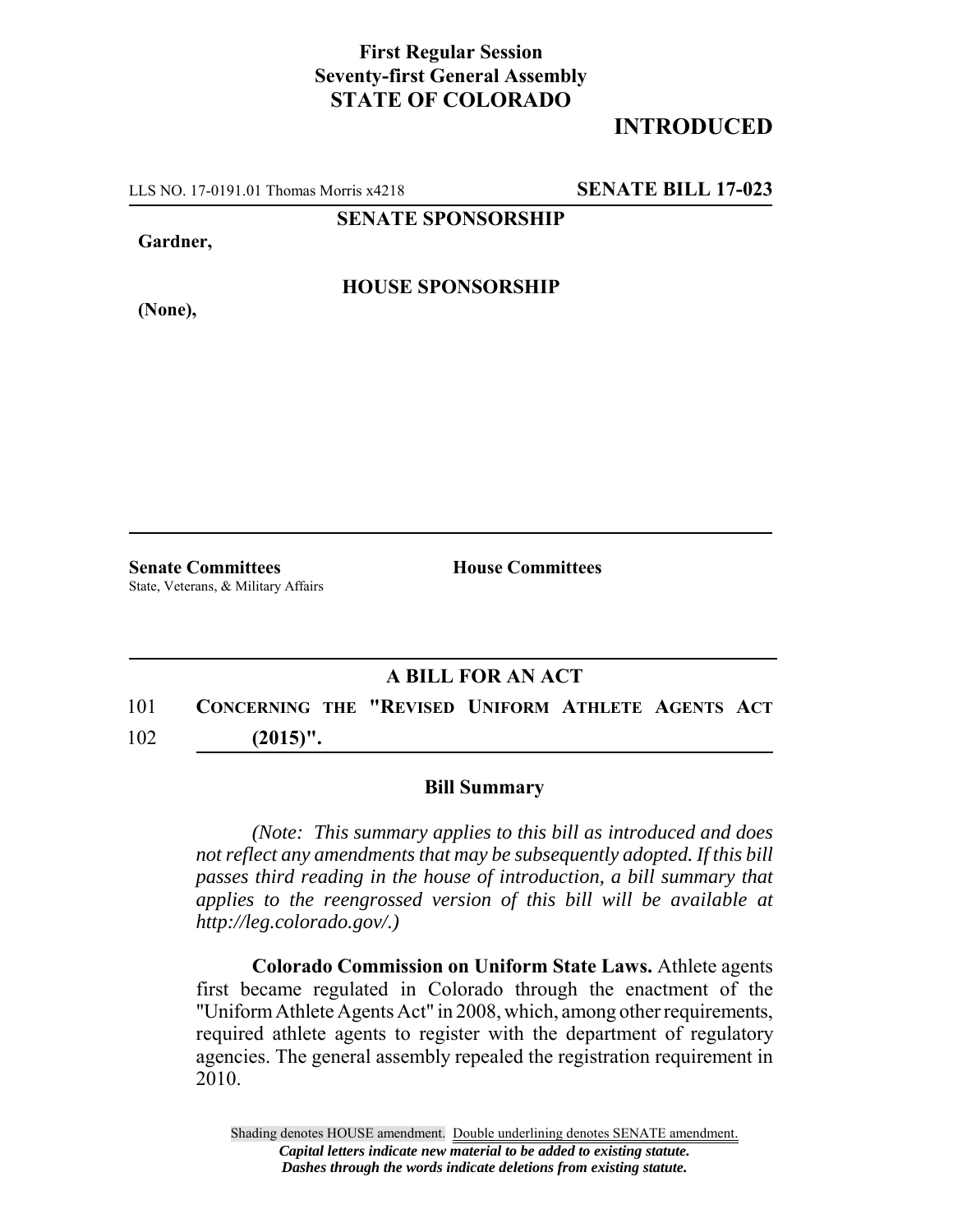The bill enacts the "Revised Uniform Athlete Agents Act (2015)", drafted by the National Conference of Commissioners on Uniform State Laws. The revised act establishes new provisions for registration and renewal of registration for athlete agents, to be administered by the secretary of state. The revised act is subject to sunset review in 2026.

| $\mathbf{1}$   | Be it enacted by the General Assembly of the State of Colorado:     |
|----------------|---------------------------------------------------------------------|
| $\overline{2}$ | <b>SECTION 1.</b> In Colorado Revised Statutes, repeal and reenact, |
| 3              | with amendments, part 2 of article 16 of title 23 as follows:       |
| $\overline{4}$ | PART <sub>2</sub>                                                   |
| 5              | REVISED UNIFORM ATHLETE AGENTS ACT (2015)                           |
| 6              | 23-16-201. Short title. THE SHORT TITLE OF THIS PART 2 IS THE       |
| $\tau$         | "REVISED UNIFORM ATHLETE AGENTS ACT (2015)".                        |
| 8              | 23-16-202. Definitions. As USED IN THIS PART 2, UNLESS THE          |
| 9              | <b>CONTEXT OTHERWISE REQUIRES:</b>                                  |
| 10             | (1) "AGENCY CONTRACT" MEANS AN AGREEMENT IN WHICH A                 |
| 11             | STUDENT ATHLETE AUTHORIZES A PERSON TO NEGOTIATE OR SOLICIT ON      |
| 12             | BEHALF OF THE STUDENT ATHLETE A PROFESSIONAL-SPORTS-SERVICES        |
| 13             | CONTRACT OR AN ENDORSEMENT CONTRACT.                                |
| 14             | (2) "ATHLETE AGENT":                                                |
| 15             | (a) MEANS AN INDIVIDUAL, WHETHER OR NOT REGISTERED UNDER            |
| 16             | THIS PART 2, WHO:                                                   |
| 17             | (I) DIRECTLY OR INDIRECTLY RECRUITS OR SOLICITS A STUDENT           |
| 18             | ATHLETE TO ENTER INTO AN AGENCY CONTRACT OR, FOR COMPENSATION,      |
| 19             | PROCURES EMPLOYMENT OR OFFERS, PROMISES, ATTEMPTS, OR               |
| 20             | NEGOTIATES TO OBTAIN EMPLOYMENT FOR A STUDENT ATHLETE AS A          |
| 21             | PROFESSIONAL ATHLETE OR MEMBER OF A PROFESSIONAL SPORTS TEAM OR     |
| 22             | ORGANIZATION;                                                       |
| 23             | (II) FOR COMPENSATION OR IN ANTICIPATION OF COMPENSATION            |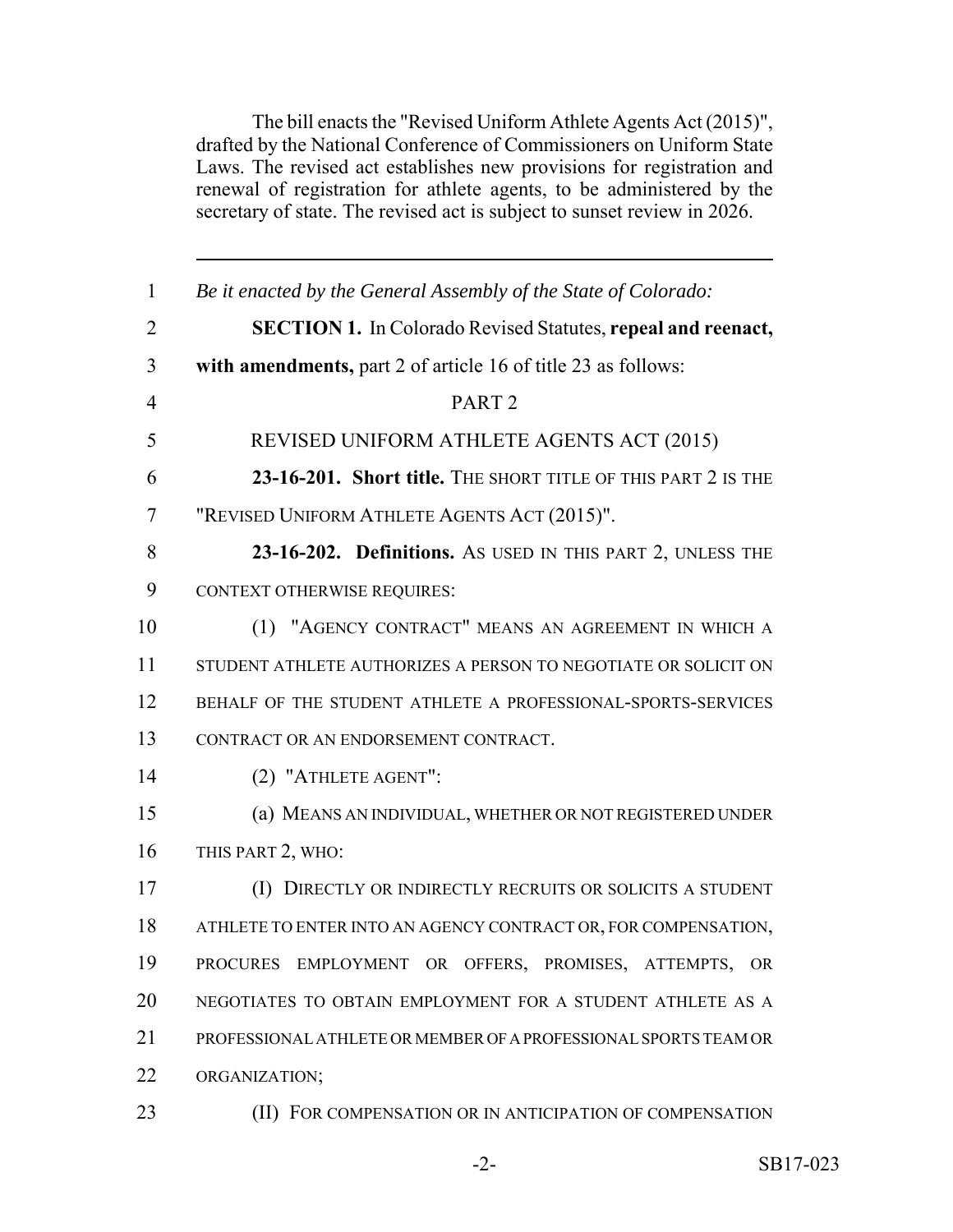RELATED TO A STUDENT ATHLETE'S PARTICIPATION IN ATHLETICS:

 (A) SERVES THE STUDENT ATHLETE IN AN ADVISORY CAPACITY ON A MATTER RELATED TO FINANCES, BUSINESS PURSUITS, OR CAREER MANAGEMENT DECISIONS, UNLESS THE INDIVIDUAL IS AN EMPLOYEE OF AN EDUCATIONAL INSTITUTION AND IS ACTING EXCLUSIVELY AS AN EMPLOYEE OF THE INSTITUTION FOR THE BENEFIT OF THE INSTITUTION; OR

 (B) MANAGES THE BUSINESS AFFAIRS OF THE STUDENT ATHLETE BY PROVIDING ASSISTANCE WITH BILLS, PAYMENTS, CONTRACTS, OR TAXES; OR

 (III) IN ANTICIPATION OF REPRESENTING A STUDENT ATHLETE FOR A PURPOSE RELATED TO THE STUDENT ATHLETE'S PARTICIPATION IN ATHLETICS:

 (A) GIVES CONSIDERATION TO THE STUDENT ATHLETE OR ANOTHER PERSON;

 (B) SERVES THE STUDENT ATHLETE IN AN ADVISORY CAPACITY ON A MATTER RELATED TO FINANCES, BUSINESS PURSUITS, OR CAREER MANAGEMENT DECISIONS; OR

 (C) MANAGES THE BUSINESS AFFAIRS OF THE STUDENT ATHLETE BY PROVIDING ASSISTANCE WITH BILLS, PAYMENTS, CONTRACTS, OR TAXES; BUT

(b) DOES NOT INCLUDE AN INDIVIDUAL WHO:

 (I) ACTS SOLELY ON BEHALF OF A PROFESSIONAL SPORTS TEAM OR ORGANIZATION; OR

 (II) IS A LICENSED, REGISTERED, OR CERTIFIED PROFESSIONAL AND OFFERS OR PROVIDES SERVICES TO A STUDENT ATHLETE THAT ARE CUSTOMARILY PROVIDED BY MEMBERS OF THE PROFESSION, UNLESS THE INDIVIDUAL: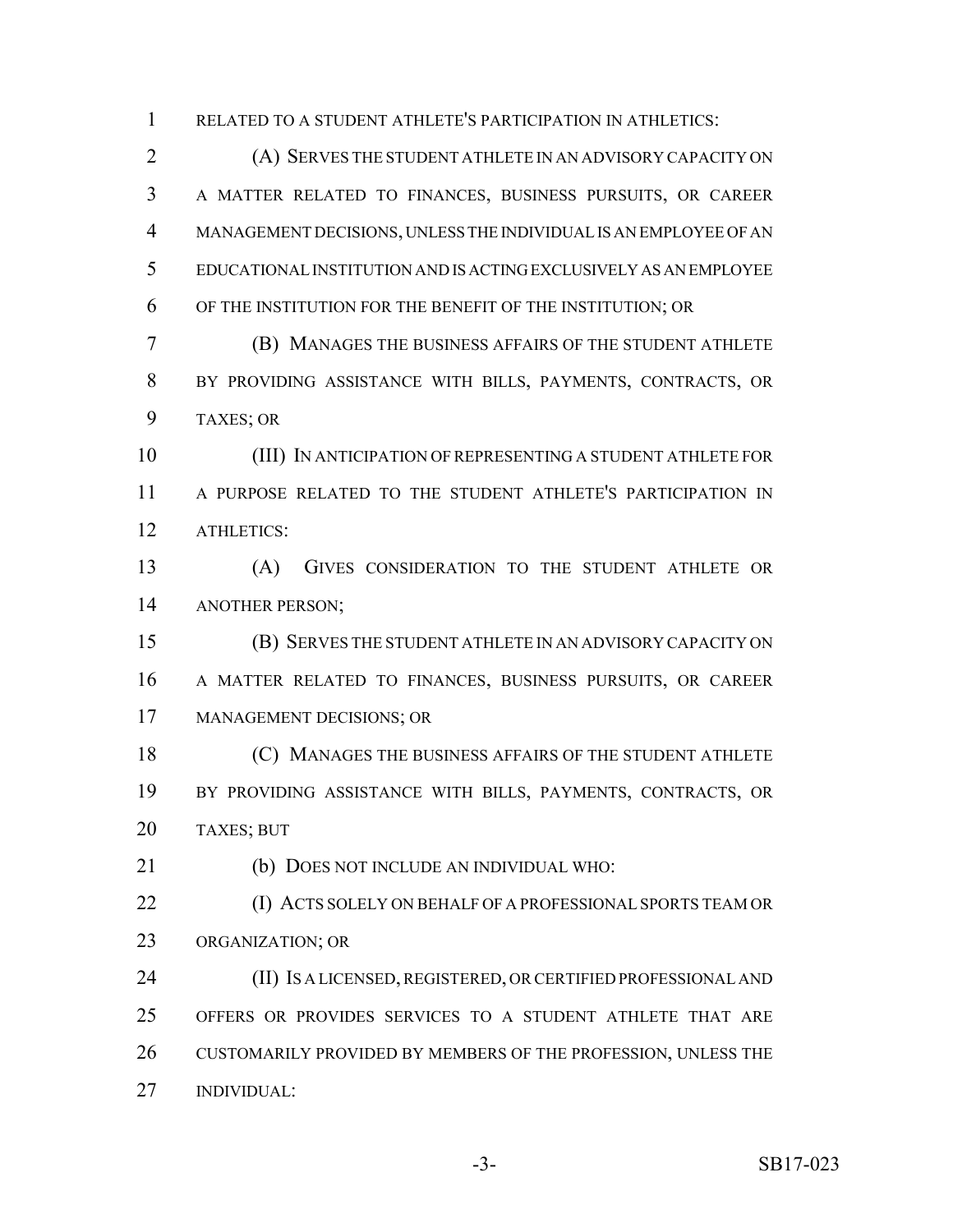(A) ALSO RECRUITS OR SOLICITS THE STUDENT ATHLETE TO ENTER INTO AN AGENCY CONTRACT;

 (B) ALSO, FOR COMPENSATION, PROCURES EMPLOYMENT OR OFFERS, PROMISES, ATTEMPTS, OR NEGOTIATES TO OBTAIN EMPLOYMENT FOR THE ATHLETE AS A PROFESSIONAL ATHLETE OR MEMBER OF A PROFESSIONAL SPORTS TEAM OR ORGANIZATION; OR

 (C) RECEIVES CONSIDERATION FOR PROVIDING THE SERVICES, WHICH CONSIDERATION IS CALCULATED USING A DIFFERENT METHOD THAN FOR AN INDIVIDUAL WHO IS NOT A STUDENT ATHLETE.

 (3) "ATHLETIC DIRECTOR" MEANS THE INDIVIDUAL RESPONSIBLE FOR ADMINISTERING THE OVERALL ATHLETIC PROGRAM OF AN EDUCATIONAL INSTITUTION OR, IF AN EDUCATIONAL INSTITUTION HAS SEPARATELY ADMINISTERED ATHLETIC PROGRAMS FOR MALE STUDENTS 14 AND FEMALE STUDENTS, THE ATHLETIC PROGRAM FOR MALES OR THE ATHLETIC PROGRAM FOR FEMALES, AS APPROPRIATE.

 (4) "EDUCATIONAL INSTITUTION" MEANS A PUBLIC OR PRIVATE ELEMENTARY SCHOOL, SECONDARY SCHOOL, TECHNICAL OR VOCATIONAL 18 SCHOOL, COMMUNITY COLLEGE, COLLEGE, OR UNIVERSITY.

 (5) "ENDORSEMENT CONTRACT" MEANS AN AGREEMENT UNDER WHICH A STUDENT ATHLETE IS EMPLOYED OR RECEIVES CONSIDERATION 21 TO USE ON BEHALF OF THE OTHER PARTY ANY VALUE THAT THE STUDENT ATHLETE MAY HAVE BECAUSE OF PUBLICITY, REPUTATION, FOLLOWING, OR FAME OBTAINED BECAUSE OF ATHLETIC ABILITY OR PERFORMANCE.

 (6) "ENROLLED" MEANS REGISTERED FOR COURSES AND ATTENDING ATHLETIC PRACTICE OR CLASS. "ENROLLS" HAS A CORRESPONDING MEANING.

(7) "INTERCOLLEGIATE SPORT" MEANS A SPORT PLAYED AT THE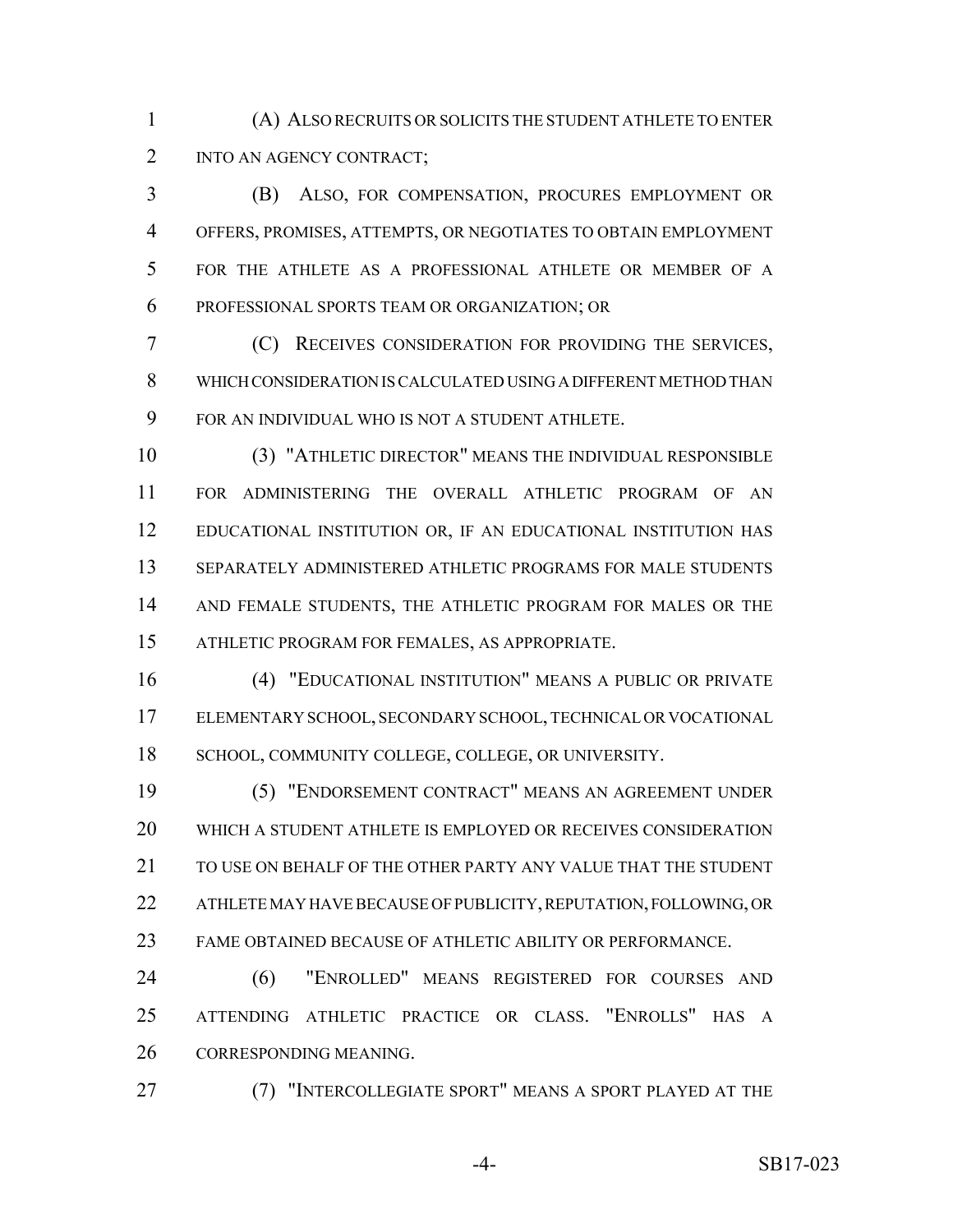COLLEGIATE LEVEL FOR WHICH ELIGIBILITY REQUIREMENTS FOR PARTICIPATION BY A STUDENT ATHLETE ARE ESTABLISHED BY A NATIONAL ASSOCIATION THAT PROMOTES OR REGULATES COLLEGIATE ATHLETICS.

 (8) "INTERSCHOLASTIC SPORT" MEANS A SPORT PLAYED BETWEEN EDUCATIONAL INSTITUTIONS THAT ARE NOT COMMUNITY COLLEGES, COLLEGES, OR UNIVERSITIES.

 (9) "LICENSED, REGISTERED, OR CERTIFIED PROFESSIONAL" MEANS AN INDIVIDUAL LICENSED, REGISTERED, OR CERTIFIED AS AN ATTORNEY, DEALER IN SECURITIES, FINANCIAL PLANNER, INSURANCE AGENT, REAL ESTATE BROKER OR SALES AGENT, TAX CONSULTANT, ACCOUNTANT, OR MEMBER OF A PROFESSION, OTHER THAN THAT OF ATHLETE AGENT, WHO 12 IS LICENSED, REGISTERED, OR CERTIFIED BY THE STATE OR A NATIONALLY RECOGNIZED ORGANIZATION THAT LICENSES, REGISTERS, OR CERTIFIES MEMBERS OF THE PROFESSION ON THE BASIS OF EXPERIENCE, EDUCATION, OR TESTING.

 (10) "PERSON" MEANS AN INDIVIDUAL, ESTATE, BUSINESS OR NONPROFIT ENTITY, PUBLIC CORPORATION, GOVERNMENT OR GOVERNMENTAL SUBDIVISION, AGENCY, OR INSTRUMENTALITY, OR OTHER LEGAL ENTITY.

20 (11) "PROFESSIONAL-SPORTS-SERVICES CONTRACT" MEANS AN AGREEMENT UNDER WHICH AN INDIVIDUAL IS EMPLOYED AS A PROFESSIONAL ATHLETE OR AGREES TO RENDER SERVICES AS A PLAYER ON A PROFESSIONAL SPORTS TEAM OR WITH A PROFESSIONAL SPORTS ORGANIZATION.

 (12) "RECORD" MEANS INFORMATION THAT IS INSCRIBED ON A TANGIBLE MEDIUM OR THAT IS STORED IN AN ELECTRONIC OR OTHER MEDIUM AND IS RETRIEVABLE IN PERCEIVABLE FORM.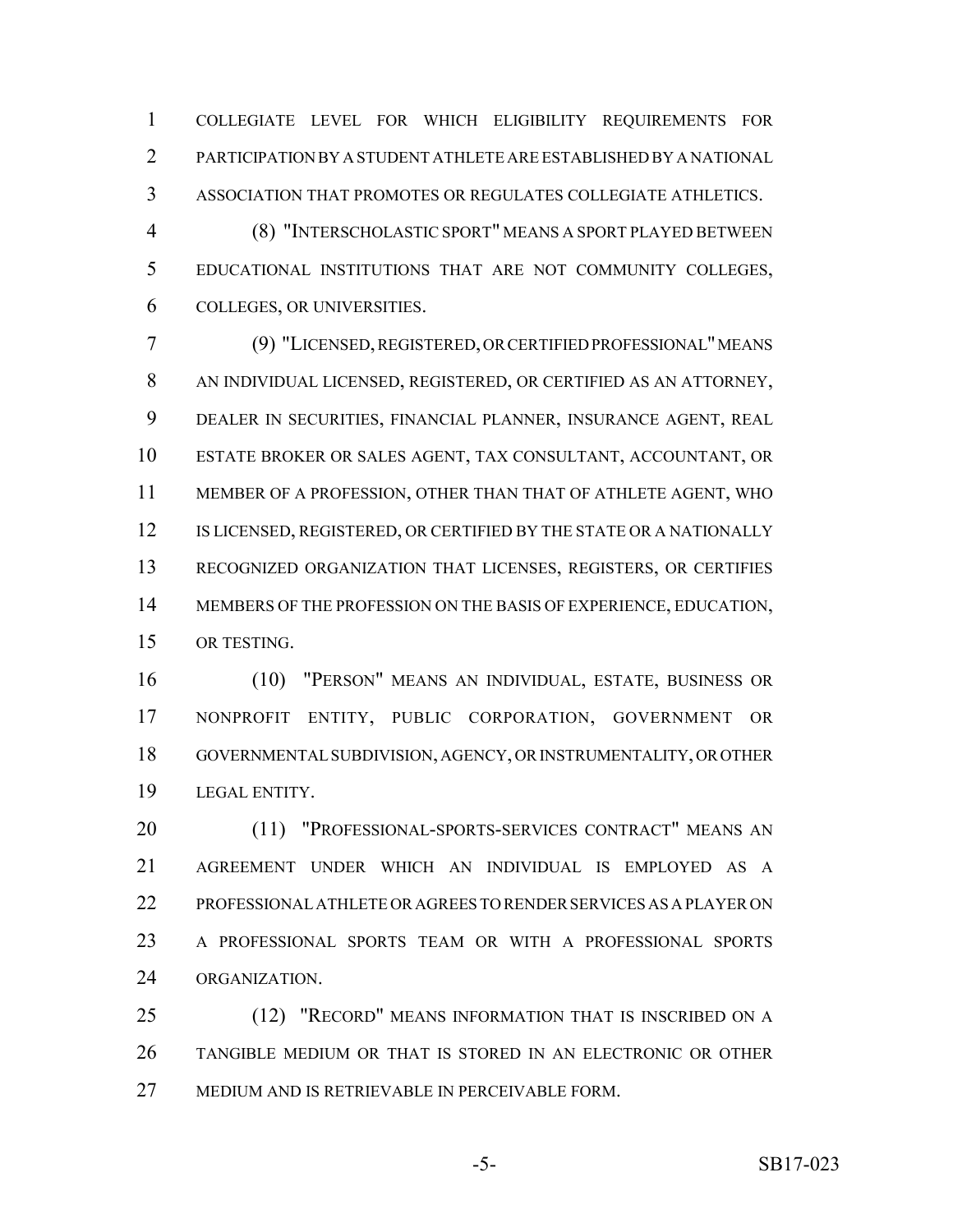(13) "RECRUIT OR SOLICIT" MEANS TO ATTEMPT TO INFLUENCE THE CHOICE OF AN ATHLETE AGENT BY A STUDENT ATHLETE OR, IF THE STUDENT ATHLETE IS A MINOR, A PARENT OR GUARDIAN OF THE ATHLETE. THE TERM DOES NOT INCLUDE GIVING ADVICE ON THE SELECTION OF A PARTICULAR ATHLETE AGENT IN A FAMILY, COACHING, OR SOCIAL SITUATION UNLESS THE INDIVIDUAL GIVING THE ADVICE DOES SO BECAUSE OF THE RECEIPT OR ANTICIPATED RECEIPT OF AN ECONOMIC BENEFIT, DIRECTLY OR INDIRECTLY, FROM THE ATHLETE AGENT.

 (14) "REGISTRATION" MEANS REGISTRATION AS AN ATHLETE AGENT UNDER THIS PART 2.

 (15) "SIGN" MEANS, WITH PRESENT INTENT TO AUTHENTICATE OR ADOPT A RECORD:

(a) TO EXECUTE OR ADOPT A TANGIBLE SYMBOL; OR

 (b) TO ATTACH TO OR LOGICALLY ASSOCIATE WITH THE RECORD AN ELECTRONIC SYMBOL, SOUND, OR PROCESS.

 (16) "STATE" MEANS A STATE OF THE UNITED STATES, THE 17 DISTRICT OF COLUMBIA, PUERTO RICO, THE UNITED STATES VIRGIN ISLANDS, OR ANY TERRITORY OR INSULAR POSSESSION SUBJECT TO THE 19 JURISDICTION OF THE UNITED STATES.

 (17) "STUDENT ATHLETE" MEANS AN INDIVIDUAL WHO IS ELIGIBLE TO ATTEND AN EDUCATIONAL INSTITUTION AND ENGAGES IN, IS ELIGIBLE 22 TO ENGAGE IN, OR MAY BE ELIGIBLE IN THE FUTURE TO ENGAGE IN, ANY INTERSCHOLASTIC OR INTERCOLLEGIATE SPORT. "STUDENT ATHLETE" DOES NOT INCLUDE AN INDIVIDUAL PERMANENTLY INELIGIBLE TO PARTICIPATE IN A PARTICULAR INTERSCHOLASTIC OR INTERCOLLEGIATE SPORT FOR PURPOSES OF THAT SPORT.

**23-16-203. Authority - procedure - rules.** THE "STATE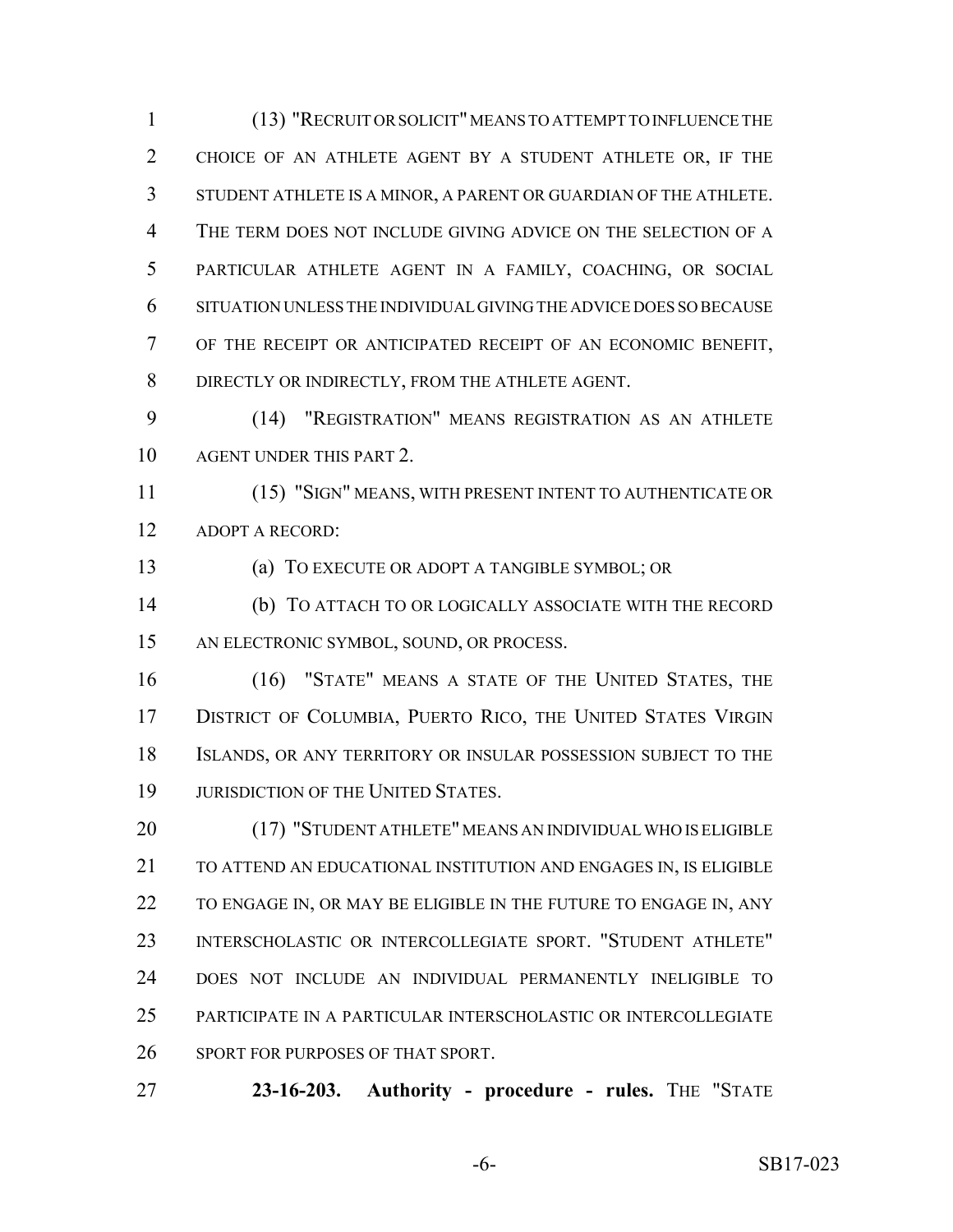ADMINISTRATIVE PROCEDURE ACT", ARTICLE 4 OF TITLE 24, APPLIES TO THIS PART 2. THE SECRETARY OF STATE MAY ADOPT RULES PURSUANT TO THE REQUIREMENTS OF THE "STATE ADMINISTRATIVE PROCEDURE ACT" TO IMPLEMENT THIS PART 2.

 **23-16-204. Athlete agent - registration required - void contract.** (1) EXCEPT AS OTHERWISE PROVIDED FOR IN SUBSECTION (2) OF THIS SECTION, EFFECTIVE JANUARY 1, 2018, AN INDIVIDUAL SHALL NOT ACT AS AN ATHLETE AGENT IN THIS STATE WITHOUT HOLDING A VALID CERTIFICATE OF REGISTRATION UNDER THIS PART 2.

 (2) BEFORE BEING ISSUED A CERTIFICATE OF REGISTRATION UNDER THIS PART 2, AN INDIVIDUAL MAY ACT AS AN ATHLETE AGENT IN THIS STATE FOR ALL PURPOSES, EXCEPT SIGNING AN AGENCY CONTRACT, IF:

 (a) A STUDENT ATHLETE OR ANOTHER PERSON ACTING ON BEHALF OF THE STUDENT ATHLETE INITIATES COMMUNICATION WITH THE INDIVIDUAL; AND

 (b) NOT LATER THAN SEVEN DAYS AFTER AN INITIAL ACTION THAT REQUIRES THE INDIVIDUAL TO REGISTER AS AN ATHLETE AGENT AND THAT OCCURS ON OR AFTER JANUARY 1, 2018, THE INDIVIDUAL SUBMITS AN APPLICATION FOR REGISTRATION AS AN ATHLETE AGENT IN THIS STATE.

20 (3) AN AGENCY CONTRACT THAT RESULTS FROM CONDUCT IN VIOLATION OF THIS SECTION IS VOID, AND THE ATHLETE AGENT OR 22 INDIVIDUAL SHALL RETURN ANY CONSIDERATION RECEIVED UNDER THE CONTRACT.

 **23-16-205. Registration as athlete agent - application - requirements - reciprocal registration.** (1) AN APPLICANT FOR REGISTRATION AS AN ATHLETE AGENT MUST SUBMIT AN APPLICATION FOR REGISTRATION TO THE SECRETARY OF STATE IN A FORM PRESCRIBED BY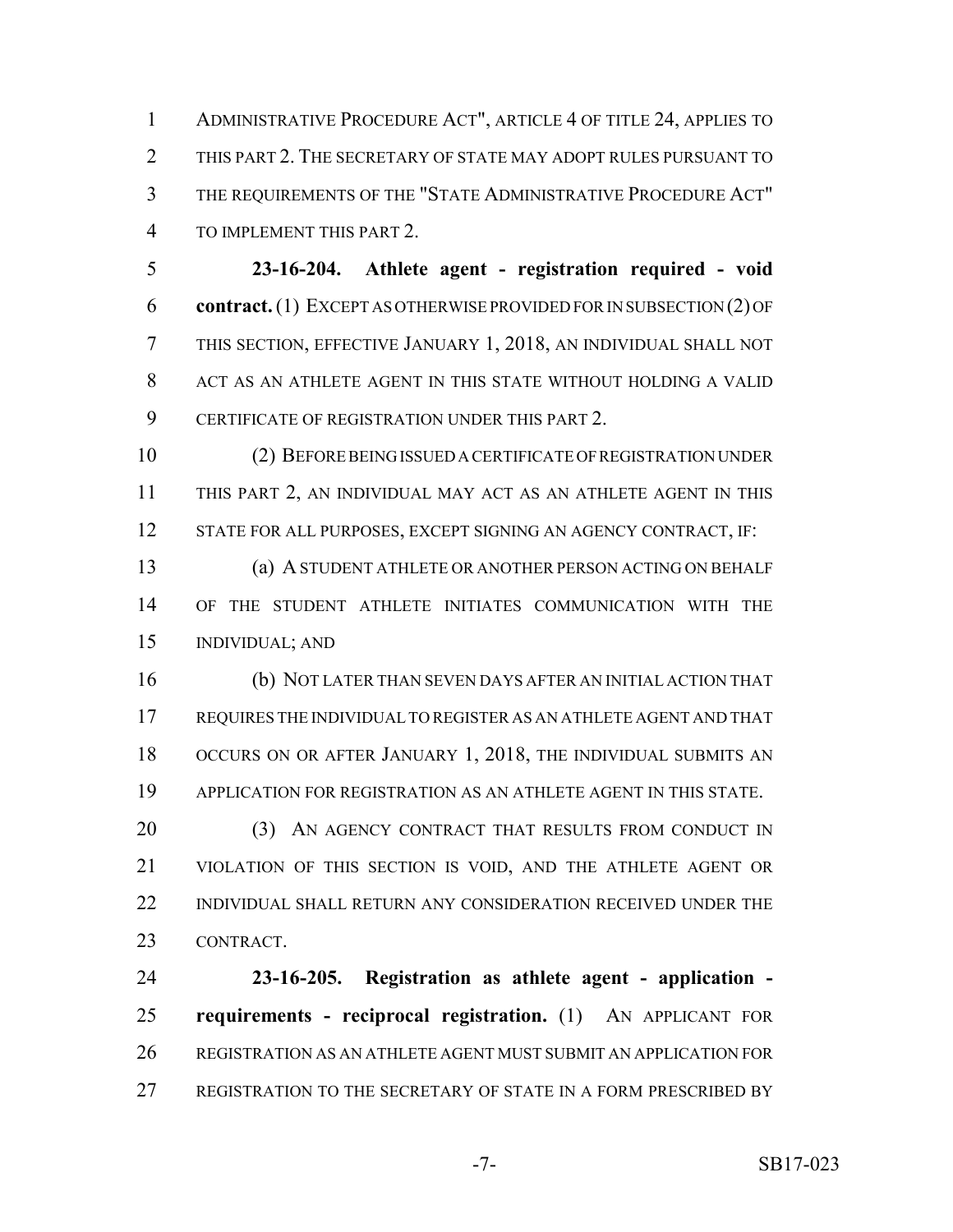THE SECRETARY OF STATE. THE APPLICANT MUST BE AN INDIVIDUAL, AND THE APPLICANT SHALL SIGN THE APPLICATION UNDER PENALTY OF PERJURY. THE APPLICATION MUST CONTAIN AT LEAST THE FOLLOWING INFORMATION:

 (a) THE NAME AND DATE AND PLACE OF BIRTH OF THE APPLICANT AND THE FOLLOWING CONTACT INFORMATION FOR THE APPLICANT:

 (I) THE ADDRESS OF THE APPLICANT'S PRINCIPAL PLACE OF BUSINESS;

(II) WORK AND MOBILE TELEPHONE NUMBERS; AND

 (III) ANY MEANS OF COMMUNICATING ELECTRONICALLY, INCLUDING A FACSIMILE NUMBER, ELECTRONIC-MAIL ADDRESS, AND PERSONAL AND BUSINESS OR EMPLOYER WEBSITES;

 (b) THE NAME OF THE APPLICANT'S BUSINESS OR EMPLOYER, IF APPLICABLE, INCLUDING FOR EACH BUSINESS OR EMPLOYER ITS MAILING ADDRESS, TELEPHONE NUMBER, ORGANIZATION FORM, AND THE NATURE 16 OF THE BUSINESS;

 (c) EACH SOCIAL MEDIA ACCOUNT WITH WHICH THE APPLICANT OR THE APPLICANT'S BUSINESS OR EMPLOYER IS AFFILIATED;

 (d) EACH BUSINESS OR OCCUPATION IN WHICH THE APPLICANT ENGAGED WITHIN FIVE YEARS BEFORE THE DATE OF THE APPLICATION, INCLUDING SELF-EMPLOYMENT AND EMPLOYMENT BY OTHERS, AND ANY PROFESSIONAL OR OCCUPATIONAL LICENSE, REGISTRATION, OR 23 CERTIFICATION HELD BY THE APPLICANT DURING THAT TIME;

(e) A DESCRIPTION OF THE APPLICANT'S:

(I) FORMAL TRAINING AS AN ATHLETE AGENT;

26 (II) PRACTICAL EXPERIENCE AS AN ATHLETE AGENT; AND

(III) EDUCATIONAL BACKGROUND RELATING TO THE APPLICANT'S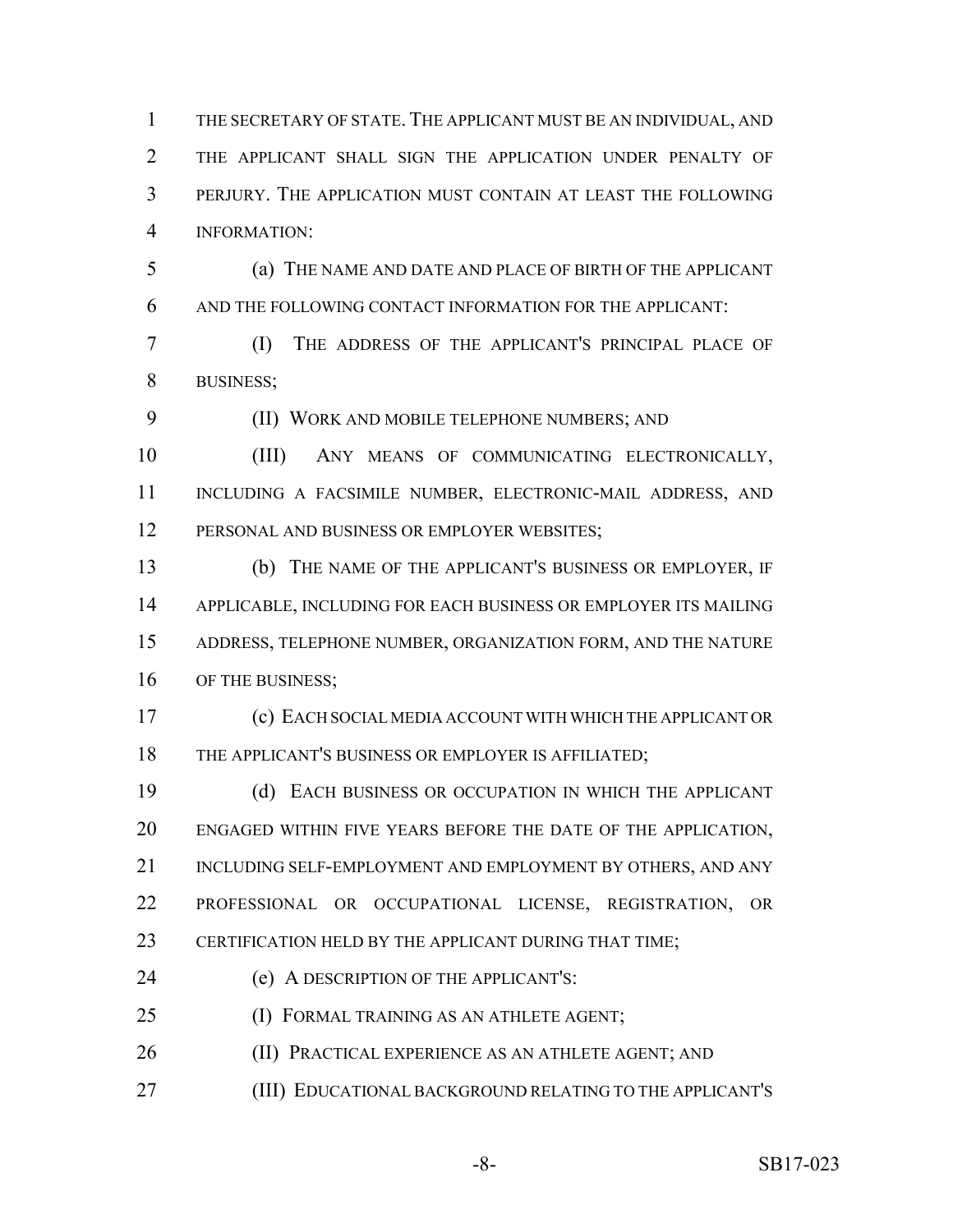ACTIVITIES AS AN ATHLETE AGENT;

 (f) THE NAME OF EACH STUDENT ATHLETE FOR WHOM THE APPLICANT ACTED AS AN ATHLETE AGENT WITHIN THE FIVE YEARS PRIOR TO THE DATE OF THE APPLICATION OR, IF THE STUDENT ATHLETE IS A MINOR, THE NAME OF HIS OR HER PARENT OR GUARDIAN, TOGETHER WITH THE STUDENT ATHLETE'S SPORT AND LAST-KNOWN TEAM;

(g) THE NAME AND ADDRESS OF EACH PERSON WHO:

 (I) IS A PARTNER, MEMBER, OFFICER, MANAGER, ASSOCIATE, OR PROFIT SHARER OR DIRECTLY OR INDIRECTLY HOLDS AN EQUITY INTEREST OF FIVE PERCENT OR GREATER OF THE ATHLETE AGENT'S BUSINESS IF IT IS 11 NOT A CORPORATION; AND

 (II) IS AN OFFICER OR DIRECTOR OF A CORPORATION EMPLOYING THE ATHLETE AGENT OR A SHAREHOLDER HAVING AN INTEREST OF FIVE 14 PERCENT OR GREATER IN THE CORPORATION;

 (h) A DESCRIPTION OF THE STATUS OF ANY APPLICATION BY THE 16 APPLICANT, OR ANY PERSON NAMED PURSUANT TO SUBSECTION (1)(g) OF THIS SECTION, FOR A STATE OR FEDERAL BUSINESS, PROFESSIONAL, OR OCCUPATIONAL LICENSE, OTHER THAN AS AN ATHLETE AGENT, FROM A STATE OR FEDERAL AGENCY, INCLUDING ANY DENIAL, REFUSAL TO RENEW, SUSPENSION, WITHDRAWAL, OR TERMINATION OF THE LICENSE AND ANY REPRIMAND OR CENSURE RELATED TO THE LICENSE;

 (i) WHETHER THE APPLICANT, OR ANY PERSON NAMED PURSUANT 23 TO SUBSECTION  $(1)(g)$  OF THIS SECTION, HAS PLEADED GUILTY OR NO CONTEST TO, HAS BEEN CONVICTED OF, OR HAS CHARGES PENDING FOR, A CRIME THAT WOULD INVOLVE MORAL TURPITUDE OR BE A FELONY IF COMMITTED IN THIS STATE AND, IF SO, IDENTIFICATION OF:

27 (I) THE CRIME;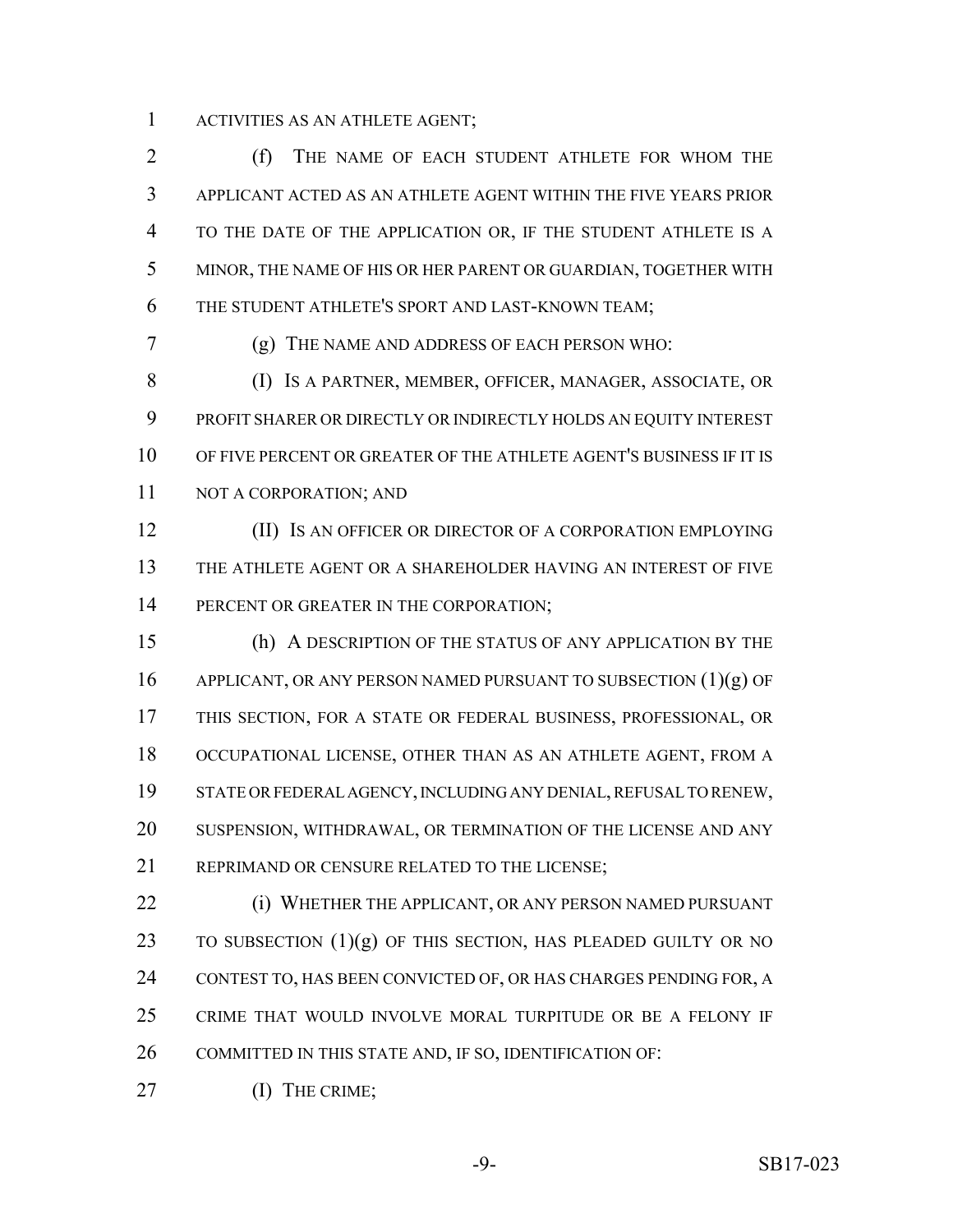(II) THE LAW ENFORCEMENT AGENCY INVOLVED; AND

 (III) IF APPLICABLE, THE DATE OF THE CONVICTION AND THE FINE OR PENALTY IMPOSED;

 (j) WHETHER, WITHIN FIFTEEN YEARS BEFORE THE DATE OF APPLICATION, THE APPLICANT, OR ANY PERSON NAMED PURSUANT TO 6 SUBSECTION  $(1)(g)$  OF THIS SECTION, HAS BEEN A DEFENDANT OR RESPONDENT IN A CIVIL PROCEEDING, INCLUDING A PROCEEDING SEEKING AN ADJUDICATION AND, IF SO, THE DATE AND A FULL EXPLANATION OF EACH PROCEEDING;

 (k) WHETHER THE APPLICANT, OR ANY PERSON NAMED PURSUANT TO SUBSECTION  $(1)(g)$  OF THIS SECTION, HAS AN UNSATISFIED JUDGMENT OR A JUDGMENT OF CONTINUING EFFECT, INCLUDING SPOUSAL MAINTENANCE OR A DOMESTIC ORDER IN THE NATURE OF CHILD SUPPORT, 14 WHICH IS NOT CURRENT AT THE DATE OF THE APPLICATION;

 (l) WHETHER, WITHIN TEN YEARS BEFORE THE DATE OF APPLICATION, THE APPLICANT, OR ANY PERSON NAMED PURSUANT TO SUBSECTION (1)(g) OF THIS SECTION, WAS ADJUDICATED BANKRUPT OR WAS AN OWNER OF A BUSINESS THAT WAS ADJUDICATED BANKRUPT;

 (m) WHETHER THERE HAS BEEN ANY ADMINISTRATIVE OR JUDICIAL DETERMINATION THAT THE APPLICANT, OR ANY PERSON NAMED PURSUANT 21 TO SUBSECTION  $(1)(g)$  OF THIS SECTION, MADE A FALSE, MISLEADING, DECEPTIVE, OR FRAUDULENT REPRESENTATION;

**(n) EACH INSTANCE IN WHICH CONDUCT OF THE APPLICANT, OR** 24 ANY PERSON NAMED PURSUANT TO SUBSECTION  $(1)(g)$  OF THIS SECTION, RESULTED IN THE IMPOSITION OF A SANCTION, SUSPENSION, OR DECLARATION OF INELIGIBILITY TO PARTICIPATE IN AN INTERSCHOLASTIC, INTERCOLLEGIATE, OR PROFESSIONAL ATHLETIC EVENT ON A STUDENT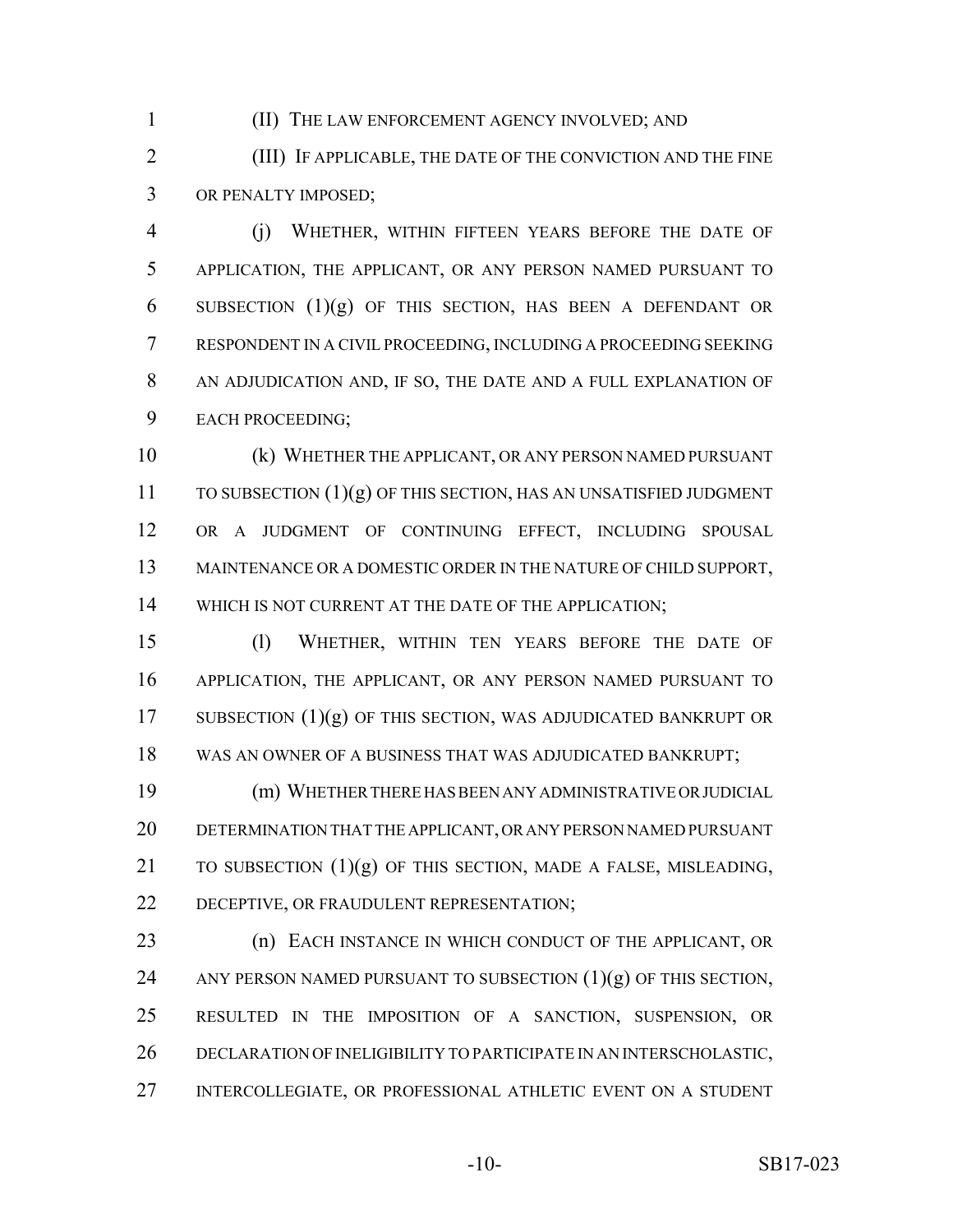ATHLETE OR A SANCTION ON AN EDUCATIONAL INSTITUTION;

 (o) EACH SANCTION, SUSPENSION, OR DISCIPLINARY ACTION TAKEN AGAINST THE APPLICANT, OR ANY PERSON NAMED PURSUANT TO SUBSECTION (1)(g) OF THIS SECTION, ARISING OUT OF OCCUPATIONAL OR PROFESSIONAL CONDUCT;

 (p) WHETHER THERE HAS BEEN A DENIAL OF AN APPLICATION FOR, SUSPENSION OR REVOCATION OF, REFUSAL TO RENEW, OR ABANDONMENT OF, THE REGISTRATION OF THE APPLICANT, OR ANY PERSON NAMED 9 PURSUANT TO SUBSECTION  $(1)(g)$  OF THIS SECTION, AS AN ATHLETE AGENT IN ANY STATE;

 (q) EACH STATE IN WHICH THE APPLICANT IS CURRENTLY REGISTERED AS AN ATHLETE AGENT OR HAS APPLIED TO BE REGISTERED AS AN ATHLETE AGENT;

 (r) IF THE APPLICANT IS CERTIFIED OR REGISTERED BY A PROFESSIONAL LEAGUE OR PLAYERS ASSOCIATION:

16 (I) THE NAME OF THE LEAGUE OR ASSOCIATION;

 (II) THE DATE OF CERTIFICATION OR REGISTRATION, AND THE DATE OF EXPIRATION OF THE CERTIFICATION OR REGISTRATION, IF ANY; AND (III) IF APPLICABLE, THE DATE OF ANY DENIAL OF AN APPLICATION

 FOR, SUSPENSION OR REVOCATION OF, REFUSAL TO RENEW, WITHDRAWAL OF, OR TERMINATION OF, THE CERTIFICATION OR REGISTRATION OR ANY REPRIMAND OR CENSURE RELATED TO THE CERTIFICATION OR REGISTRATION; AND

 (s) ANY ADDITIONAL INFORMATION REQUIRED BY THE SECRETARY OF STATE.

26 (2) INSTEAD OF PROCEEDING AS PROVIDED IN SUBSECTION (1) OF THIS SECTION, AN INDIVIDUAL REGISTERED AS AN ATHLETE AGENT IN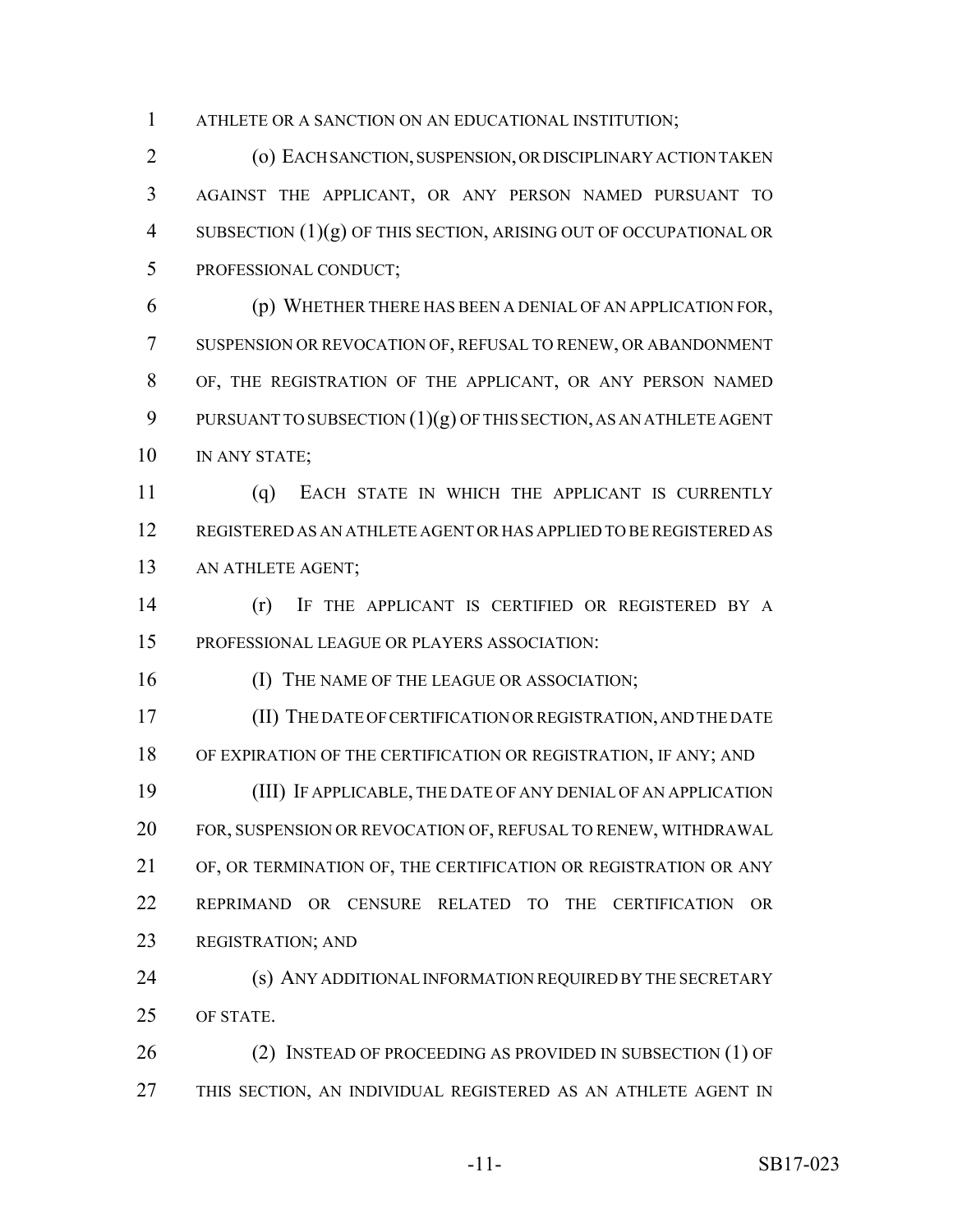ANOTHER STATE MAY APPLY FOR REGISTRATION AS AN ATHLETE AGENT IN THIS STATE BY SUBMITTING THE FOLLOWING INFORMATION TO THE SECRETARY OF STATE:

 (a) A COPY OF THE APPLICATION FOR REGISTRATION IN THE OTHER STATE;

 (b) A STATEMENT THAT IDENTIFIES ANY MATERIAL CHANGE IN THE INFORMATION ON THE APPLICATION IN THE OTHER STATE OR VERIFIES THERE IS NO MATERIAL CHANGE IN THE INFORMATION, SIGNED UNDER PENALTY OF PERJURY; AND

 (c) A COPY OF THE CERTIFICATE OF REGISTRATION FROM THE OTHER STATE.

 (3) THE SECRETARY OF STATE SHALL ISSUE A CERTIFICATE OF REGISTRATION TO AN INDIVIDUAL WHO APPLIES FOR REGISTRATION 14 PURSUANT TO SUBSECTION (2) OF THIS SECTION IF THE SECRETARY OF STATE DETERMINES THAT:

 (a) THE APPLICATION AND REGISTRATION REQUIREMENTS OF THE OTHER STATE ARE SUBSTANTIALLY SIMILAR TO OR MORE RESTRICTIVE 18 THAN THOSE OF THIS PART 2; AND

 (b) THE REGISTRATION HAS NOT BEEN REVOKED OR SUSPENDED AND NO ACTION INVOLVING THE INDIVIDUAL'S CONDUCT AS AN ATHLETE AGENT IS PENDING AGAINST THE INDIVIDUAL OR THE INDIVIDUAL'S REGISTRATION IN ANY STATE.

 (4) FOR PURPOSES OF IMPLEMENTING SUBSECTION (3) OF THIS 24 SECTION, THE SECRETARY OF STATE SHALL:

 (a) COOPERATE WITH NATIONAL ORGANIZATIONS CONCERNED WITH ATHLETE AGENT ISSUES AND AGENCIES IN OTHER STATES WHICH REGISTER ATHLETE AGENTS TO DEVELOP A COMMON REGISTRATION FORM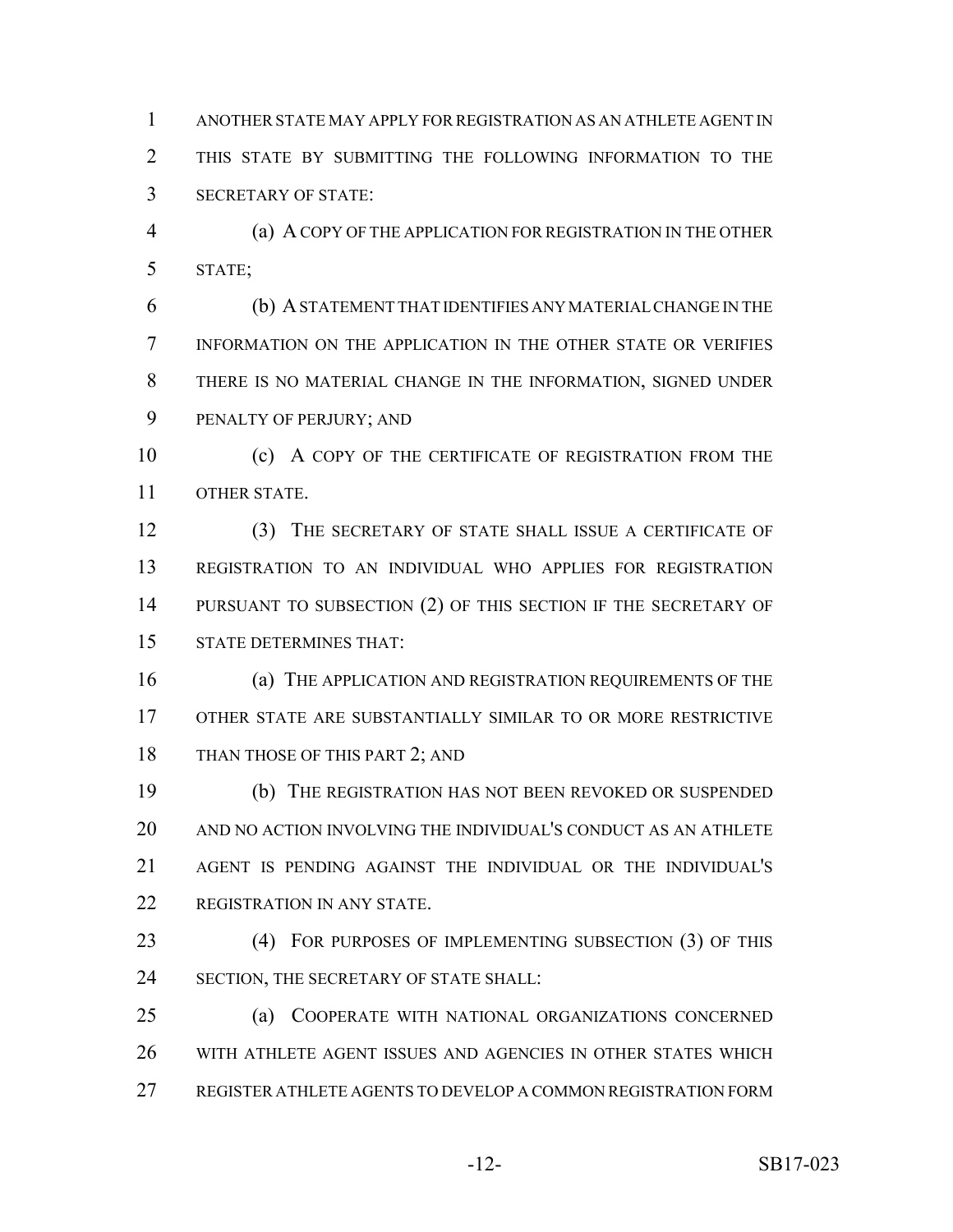AND DETERMINE WHICH STATES HAVE LAWS THAT ARE SUBSTANTIALLY 2 SIMILAR TO OR MORE RESTRICTIVE THAN THOSE OF THIS PART 2; AND

 (b) EXCHANGE INFORMATION, INCLUDING INFORMATION RELATED TO ACTIONS TAKEN AGAINST REGISTERED ATHLETE AGENTS OR THEIR REGISTRATIONS, WITH THOSE ORGANIZATIONS AND AGENCIES.

 **23-16-206. Certificate of registration - issuance or denial - renewal.** (1) EXCEPT AS OTHERWISE PROVIDED IN SUBSECTION (2) OF THIS SECTION, THE SECRETARY OF STATE SHALL ISSUE A CERTIFICATE OF REGISTRATION TO AN APPLICANT FOR REGISTRATION WHO COMPLIES WITH 10 THE PROVISIONS OF SECTION 23-16-205 (1).

 (2) THE SECRETARY OF STATE MAY REFUSE TO ISSUE A CERTIFICATE OF REGISTRATION TO AN APPLICANT FOR REGISTRATION 13 UNDER SECTION 23-16-205 (1) IF THE SECRETARY OF STATE DETERMINES THAT THE APPLICANT HAS ENGAGED IN CONDUCT THAT SIGNIFICANTLY ADVERSELY REFLECTS ON THE APPLICANT'S FITNESS TO ACT AS AN ATHLETE AGENT. IN MAKING THE DETERMINATION, THE SECRETARY OF STATE MAY CONSIDER WHETHER THE APPLICANT HAS:

 (a) PLEADED GUILTY OR NO CONTEST TO, HAS BEEN CONVICTED OF, OR HAS CHARGES PENDING FOR, A CRIME THAT WOULD INVOLVE MORAL 20 TURPITUDE OR BE A FELONY IF COMMITTED IN THIS STATE;

 (b) MADE A MATERIALLY FALSE, MISLEADING, DECEPTIVE, OR FRAUDULENT REPRESENTATION IN THE APPLICATION OR AS AN ATHLETE AGENT;

 (c) ENGAGED IN CONDUCT THAT WOULD DISQUALIFY THE APPLICANT FROM SERVING IN A FIDUCIARY CAPACITY;

26 (d) ENGAGED IN CONDUCT PROHIBITED BY SECTION 23-16-214;

(e) HAD A REGISTRATION AS AN ATHLETE AGENT SUSPENDED,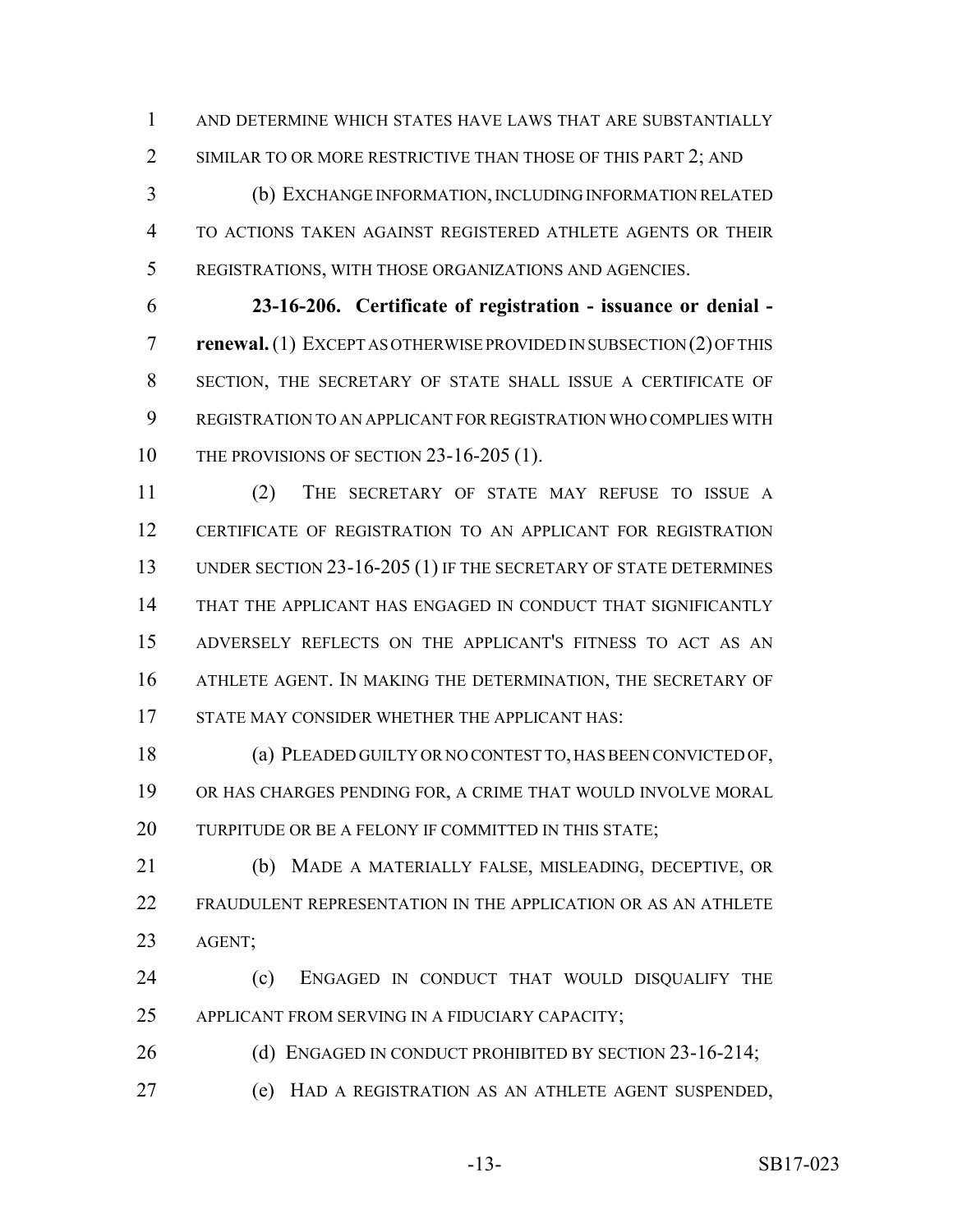REVOKED, OR DENIED IN ANY STATE;

 (f) BEEN REFUSED RENEWAL OF REGISTRATION AS AN ATHLETE AGENT IN ANY STATE;

 (g) ENGAGED IN CONDUCT RESULTING IN IMPOSITION OF A SANCTION, SUSPENSION, OR DECLARATION OF INELIGIBILITY TO PARTICIPATE IN AN INTERSCHOLASTIC, INTERCOLLEGIATE, OR PROFESSIONAL ATHLETIC EVENT ON A STUDENT ATHLETE OR A SANCTION ON AN EDUCATIONAL INSTITUTION; OR

 (h) ENGAGED IN CONDUCT THAT ADVERSELY REFLECTS ON THE APPLICANT'S CREDIBILITY, HONESTY, OR INTEGRITY.

 (3) IN MAKING A DETERMINATION PURSUANT TO SUBSECTION (2) OF THIS SECTION, THE SECRETARY OF STATE SHALL CONSIDER:

(a) HOW RECENTLY THE CONDUCT OCCURRED;

 (b) THE NATURE OF THE CONDUCT AND THE CONTEXT IN WHICH IT OCCURRED; AND

(c) OTHER RELEVANT CONDUCT OF THE APPLICANT.

 (4) AN ATHLETE AGENT REGISTERED UNDER SUBSECTION (1) OF THIS SECTION MAY APPLY TO RENEW THE REGISTRATION BY SUBMITTING AN APPLICATION FOR RENEWAL IN A FORM PRESCRIBED BY THE SECRETARY OF STATE. THE APPLICANT SHALL SIGN THE APPLICATION FOR RENEWAL UNDER PENALTY OF PERJURY AND INCLUDE CURRENT INFORMATION ON ALL MATTERS REQUIRED IN AN ORIGINAL APPLICATION FOR REGISTRATION. (5) AN ATHLETE AGENT REGISTERED PURSUANT TO SECTION 23-16-205(3) MAY RENEW THE REGISTRATION BY PROCEEDING PURSUANT TO SUBSECTION (4) OF THIS SECTION OR, IF THE REGISTRATION IN THE OTHER STATE HAS BEEN RENEWED, BY SUBMITTING TO THE SECRETARY OF STATE COPIES OF THE APPLICATION FOR RENEWAL IN THE OTHER STATE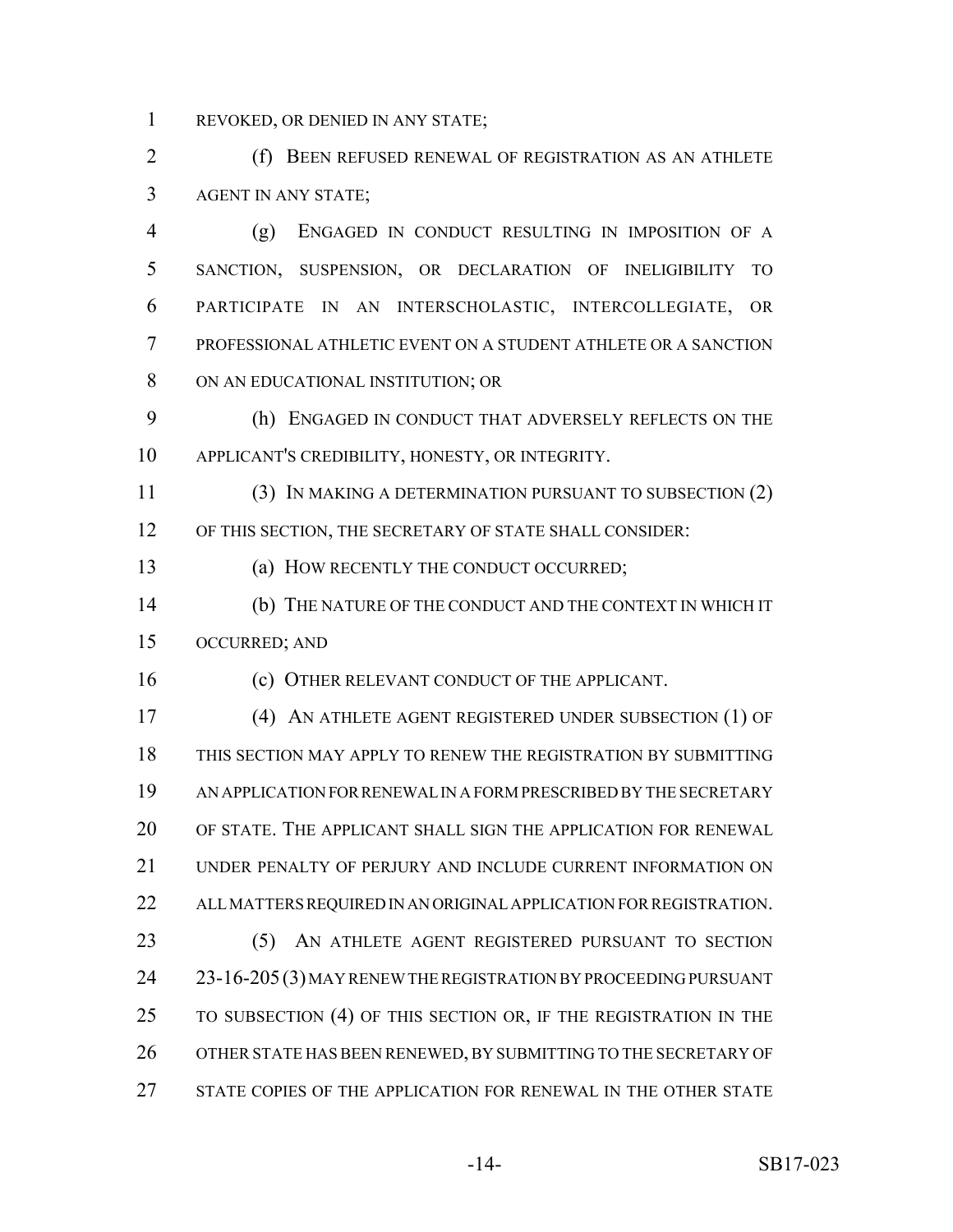AND THE RENEWED REGISTRATION FROM THE OTHER STATE. THE SECRETARY OF STATE SHALL RENEW THE REGISTRATION IF THE SECRETARY OF STATE DETERMINES THAT:

 (a) THE REGISTRATION REQUIREMENTS OF THE OTHER STATE ARE SUBSTANTIALLY SIMILAR TO OR MORE RESTRICTIVE THAN THOSE OF THIS PART 2; AND

 (b) THE RENEWED REGISTRATION HAS NOT BEEN SUSPENDED OR REVOKED AND NO ACTION INVOLVING THE INDIVIDUAL'S CONDUCT AS AN ATHLETE AGENT IS PENDING AGAINST THE INDIVIDUAL OR THE INDIVIDUAL'S REGISTRATION IN ANY STATE.

 (6) A CERTIFICATE OF REGISTRATION OR RENEWAL OF REGISTRATION UNDER THIS PART 2 IS VALID FOR TWO YEARS.

 **23-16-207. Suspension, revocation, or refusal to renew registration.** (1) THE SECRETARY OF STATE MAY LIMIT, SUSPEND, REVOKE, OR REFUSE TO RENEW A REGISTRATION OF AN INDIVIDUAL REGISTERED UNDER SECTION 23-16-206 (1) FOR CONDUCT THAT WOULD HAVE JUSTIFIED REFUSAL TO ISSUE A CERTIFICATE OF REGISTRATION UNDER SECTION 23-16-206 (2).

 (2) THE SECRETARY OF STATE MAY SUSPEND OR REVOKE THE REGISTRATION OF AN INDIVIDUAL REGISTERED UNDER SECTION 23-16-205 (3) OR RENEWED UNDER SECTION 23-16-206 (5) FOR ANY REASON FOR WHICH THE SECRETARY OF STATE COULD HAVE REFUSED TO GRANT OR RENEW REGISTRATION OR FOR CONDUCT THAT WOULD JUSTIFY REFUSAL TO 24 ISSUE A CERTIFICATE OF REGISTRATION UNDER SECTION 23-16-206 (2).

 **23-16-208. Temporary registration.** THE SECRETARY OF STATE MAY ISSUE A TEMPORARY CERTIFICATE OF REGISTRATION AS AN ATHLETE AGENT WHILE AN APPLICATION FOR REGISTRATION OR RENEWAL OF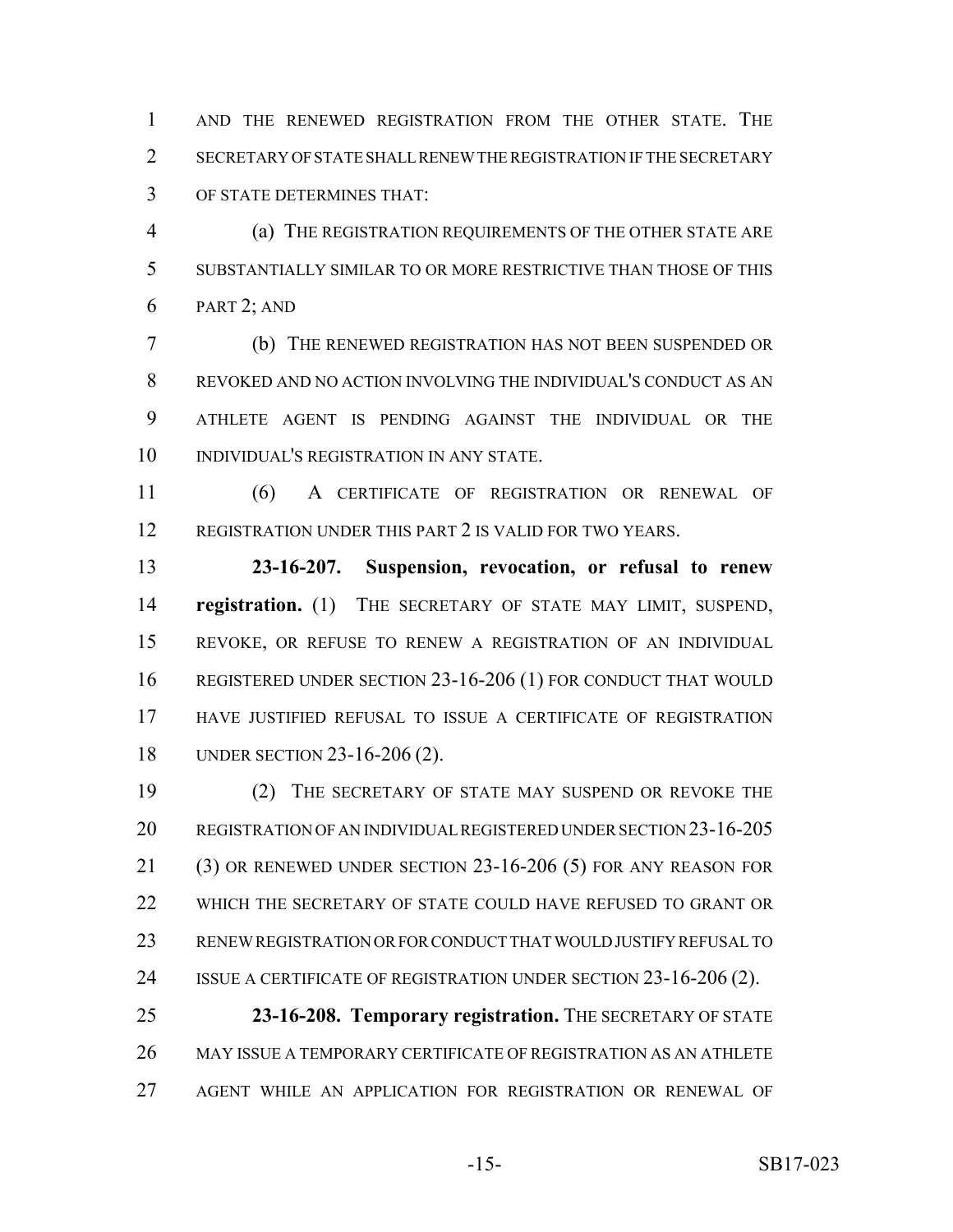REGISTRATION IS PENDING.

 **23-16-209. Registration and renewal fees.** AN APPLICATION FOR REGISTRATION OR RENEWAL OF REGISTRATION AS AN ATHLETE AGENT MUST BE ACCOMPANIED BY A FEE IN THE AMOUNT DETERMINED BY RULE OF THE SECRETARY OF STATE.

 **23-16-210. Required form of agency contract.** (1) AN AGENCY CONTRACT MUST BE IN A RECORD SIGNED BY THE PARTIES.

8 (2) AN AGENCY CONTRACT MUST CONTAIN:

 (a) A STATEMENT THAT THE ATHLETE AGENT IS REGISTERED AS AN ATHLETE AGENT IN THIS STATE AND A LIST OF ANY OTHER STATES IN WHICH HE OR SHE IS REGISTERED AS AN ATHLETE AGENT;

 (b) THE AMOUNT AND METHOD OF CALCULATING THE CONSIDERATION TO BE PAID BY THE STUDENT ATHLETE FOR SERVICES TO 14 BE PROVIDED BY THE ATHLETE AGENT UNDER THE CONTRACT AND ANY OTHER CONSIDERATION THE ATHLETE AGENT HAS RECEIVED OR WILL RECEIVE FROM ANY OTHER SOURCE FOR ENTERING INTO THE CONTRACT OR 17 FOR PROVIDING THE SERVICES;

 (c) THE NAME OF ANY PERSON NOT LISTED IN THE ATHLETE AGENT'S APPLICATION FOR REGISTRATION OR RENEWAL OF REGISTRATION WHO WILL BE COMPENSATED BECAUSE THE STUDENT ATHLETE SIGNED THE CONTRACT;

22 (d) A DESCRIPTION OF ANY EXPENSES THE STUDENT ATHLETE AGREES TO REIMBURSE;

 (e) A DESCRIPTION OF THE SERVICES TO BE PROVIDED TO THE STUDENT ATHLETE BY THE ATHLETE AGENT;

- 26 (f) THE DURATION OF THE CONTRACT; AND
- 27 (g) THE DATE OF EXECUTION.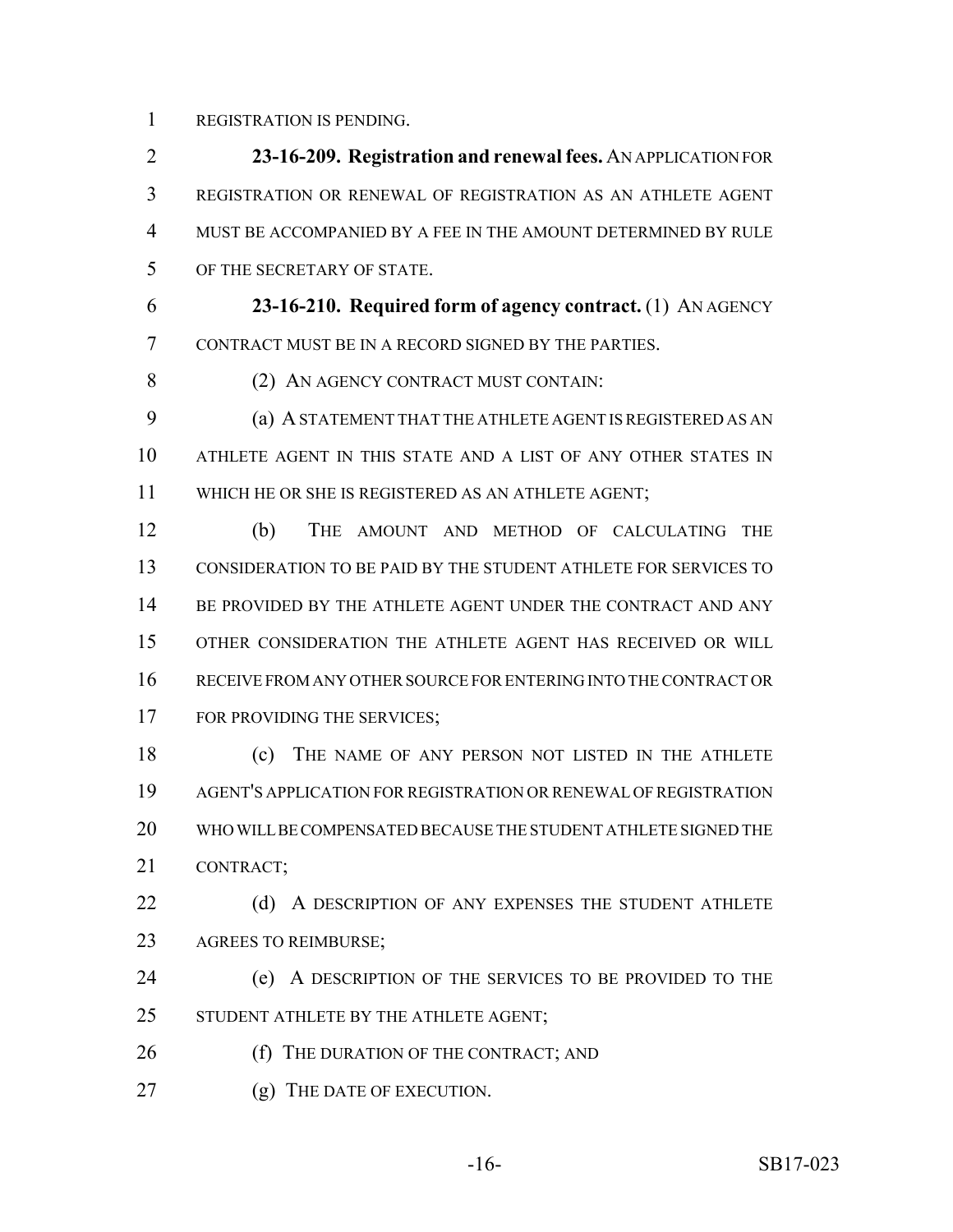| $\mathbf{1}$   | (3) SUBJECT TO SUBSECTION (7) OF THIS SECTION, AN AGENCY         |
|----------------|------------------------------------------------------------------|
| $\overline{2}$ | CONTRACT MUST CONTAIN A CONSPICUOUS NOTICE IN BOLD-FACED TYPE    |
| 3              | AND IN SUBSTANTIALLY THE FOLLOWING FORM:                         |
| $\overline{4}$ | <b>WARNING TO STUDENT ATHLETE</b>                                |
| 5              | IF YOU SIGN THIS CONTRACT:                                       |
| 6              | (1) YOU MAY LOSE YOUR ELIGIBILITY TO                             |
| 7              | <b>COMPETE AS A STUDENT ATHLETE IN YOUR</b>                      |
| 8              | <b>SPORT;</b>                                                    |
| 9              | (2) IF YOU HAVE AN ATHLETIC DIRECTOR,                            |
| 10             | WITHIN 72 HOURS AFTER SIGNING THIS                               |
| 11             | <b>CONTRACT OR BEFORE THE NEXT SCHEDULED</b>                     |
| 12             | ATHLETIC EVENT IN WHICH YOU PARTICIPATE,                         |
| 13             | WHICHEVER OCCURS FIRST, BOTH YOU AND                             |
| 14             | YOUR ATHLETE AGENT MUST NOTIFY YOUR                              |
| 15             | ATHLETIC DIRECTOR THAT YOU HAVE                                  |
| 16             | <b>ENTERED INTO THIS CONTRACT AND PROVIDE</b>                    |
| 17             | THE NAME AND CONTACT INFORMATION OF                              |
| 18             | THE ATHLETE AGENT; AND                                           |
| 19             | (3) YOU MAY CANCEL THIS CONTRACT                                 |
| 20             | WITHIN 14 DAYS AFTER SIGNING IT.                                 |
| 21             | <b>CANCELLATION OF THIS CONTRACT MAY NOT</b>                     |
| 22             | <b>REINSTATE YOUR ELIGIBILITY AS A STUDENT</b>                   |
| 23             | <b>ATHLETE IN YOUR SPORT.</b>                                    |
| 24             | (4)<br>AN AGENCY CONTRACT MUST BE ACCOMPANIED BY A               |
| 25             | SEPARATE RECORD SIGNED BY THE STUDENT ATHLETE OR, IF THE STUDENT |
| 26             | ATHLETE IS A MINOR, HIS OR HER PARENT OR GUARDIAN, ACKNOWLEDGING |
| 27             | THAT SIGNING THE CONTRACT MAY RESULT IN THE LOSS OF THE STUDENT  |
|                |                                                                  |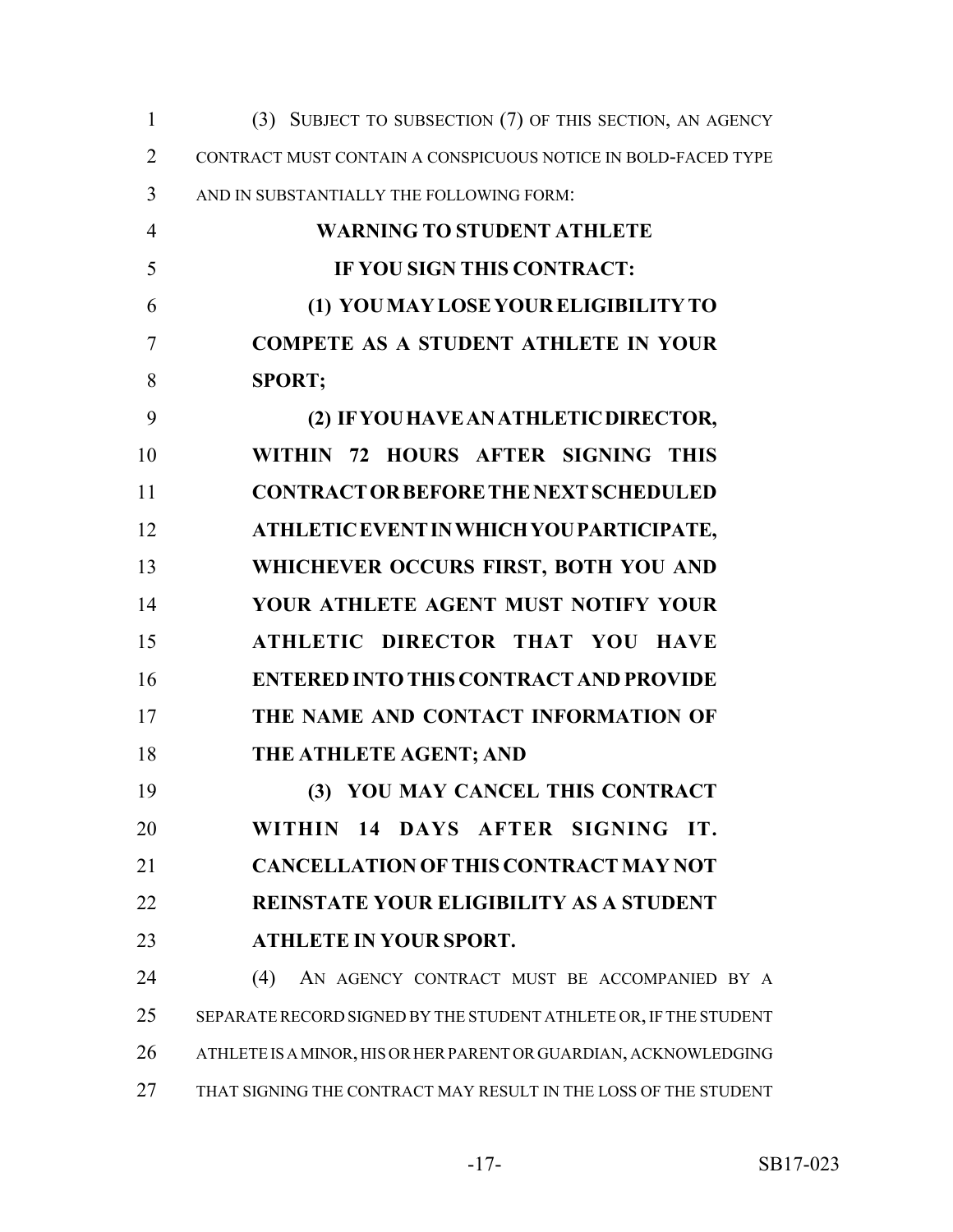ATHLETE'S ELIGIBILITY TO PARTICIPATE IN THE STUDENT ATHLETE'S SPORT.

 (5) A STUDENT ATHLETE OR, IF THE STUDENT ATHLETE IS A MINOR, HIS OR HER PARENT OR GUARDIAN, MAY VOID AN AGENCY CONTRACT THAT DOES NOT CONFORM TO THIS SECTION. IF THE CONTRACT IS VOIDED, THE STUDENT ATHLETE IS NOT REQUIRED TO RETURN ANY CONSIDERATION RECEIVED FROM THE ATHLETE AGENT UNDER THE CONTRACT TO INDUCE ENTERING INTO THE CONTRACT.

 (6) AT THE TIME AN AGENCY CONTRACT IS EXECUTED, THE ATHLETE AGENT SHALL GIVE THE STUDENT ATHLETE OR, IF THE STUDENT ATHLETE IS A MINOR, HIS OR HER PARENT OR GUARDIAN, A COPY IN A RECORD OF THE CONTRACT AND THE SEPARATE ACKNOWLEDGMENT 12 REQUIRED BY SUBSECTION (4) OF THIS SECTION.

 (7) IF A STUDENT ATHLETE IS A MINOR, AN AGENCY CONTRACT MUST BE SIGNED BY THE STUDENT ATHLETE'S PARENT OR GUARDIAN AND THE NOTICE REQUIRED BY SUBSECTION (3) OF THIS SECTION MUST BE REVISED ACCORDINGLY.

 **23-16-211. Notice to educational institution.** (1) AS USED IN THIS SECTION, "COMMUNICATING OR ATTEMPTING TO COMMUNICATE" MEANS CONTACTING OR ATTEMPTING TO CONTACT BY AN IN-PERSON MEETING, A RECORD, OR ANY OTHER METHOD THAT CONVEYS OR ATTEMPTS TO CONVEY A MESSAGE.

22 (2) WITHIN SEVENTY-TWO HOURS AFTER ENTERING INTO AN AGENCY CONTRACT OR BEFORE THE NEXT SCHEDULED ATHLETIC EVENT IN WHICH THE STUDENT ATHLETE MAY PARTICIPATE, WHICHEVER OCCURS FIRST, THE ATHLETE AGENT SHALL GIVE NOTICE IN A RECORD OF THE EXISTENCE OF THE CONTRACT TO THE ATHLETIC DIRECTOR OF THE EDUCATIONAL INSTITUTION AT WHICH THE STUDENT ATHLETE IS ENROLLED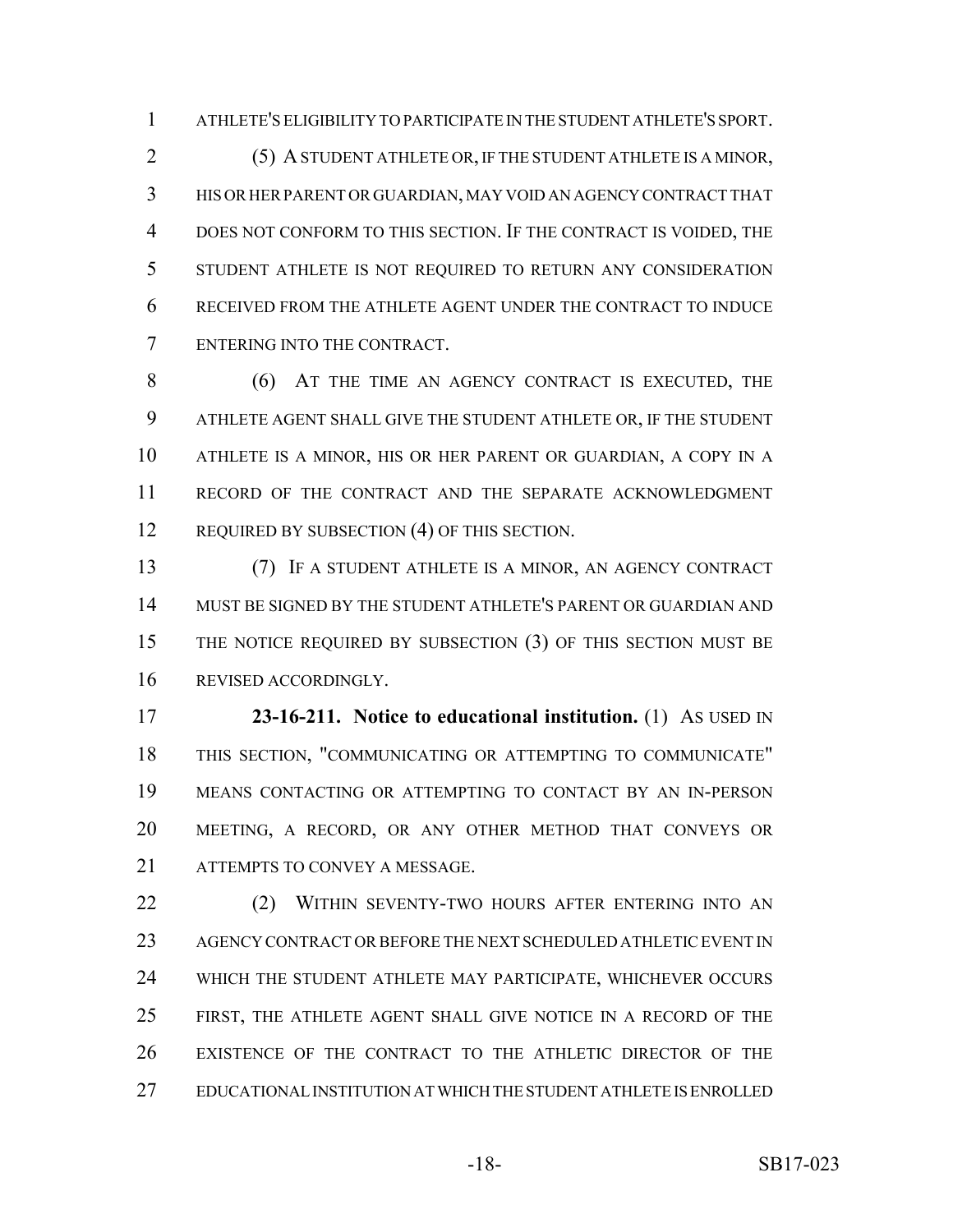OR AT WHICH THE ATHLETE AGENT HAS REASONABLE GROUNDS TO BELIEVE THE ATHLETE INTENDS TO ENROLL.

 (3) WITHIN SEVENTY-TWO HOURS AFTER ENTERING INTO AN AGENCY CONTRACT OR BEFORE THE NEXT SCHEDULED ATHLETIC EVENT IN WHICH THE STUDENT ATHLETE MAY PARTICIPATE, WHICHEVER OCCURS FIRST, THE STUDENT ATHLETE SHALL INFORM THE ATHLETIC DIRECTOR OF THE EDUCATIONAL INSTITUTION AT WHICH THE ATHLETE IS ENROLLED THAT HE OR SHE HAS ENTERED INTO AN AGENCY CONTRACT AND THE NAME AND CONTACT INFORMATION OF THE ATHLETE AGENT.

 (4) IF AN ATHLETE AGENT ENTERS INTO AN AGENCY CONTRACT WITH A STUDENT ATHLETE AND THE STUDENT ATHLETE SUBSEQUENTLY ENROLLS AT AN EDUCATIONAL INSTITUTION, THE ATHLETE AGENT SHALL NOTIFY THE ATHLETIC DIRECTOR OF THE EDUCATIONAL INSTITUTION OF THE CONTRACT'S EXISTENCE WITHIN SEVENTY-TWO HOURS AFTER THE ATHLETE AGENT KNEW OR SHOULD HAVE KNOWN OF THE STUDENT ATHLETE'S ENROLLMENT.

 (5) IF AN ATHLETE AGENT HAS A RELATIONSHIP WITH A STUDENT ATHLETE BEFORE THE STUDENT ATHLETE ENROLLS IN AN EDUCATIONAL INSTITUTION AND RECEIVES AN ATHLETIC SCHOLARSHIP FROM THE EDUCATIONAL INSTITUTION, THE ATHLETE AGENT SHALL NOTIFY THE EDUCATIONAL INSTITUTION OF THE RELATIONSHIP WITHIN TEN DAYS AFTER THE STUDENT ATHLETE'S ENROLLMENT IF THE ATHLETE AGENT KNOWS OR 23 SHOULD HAVE KNOWN OF THE ENROLLMENT AND:

**(a) THE RELATIONSHIP WAS MOTIVATED IN WHOLE OR IN PART BY**  THE INTENTION OF THE ATHLETE AGENT TO RECRUIT OR SOLICIT THE 26 STUDENT ATHLETE TO ENTER INTO AN AGENCY CONTRACT IN THE FUTURE; OR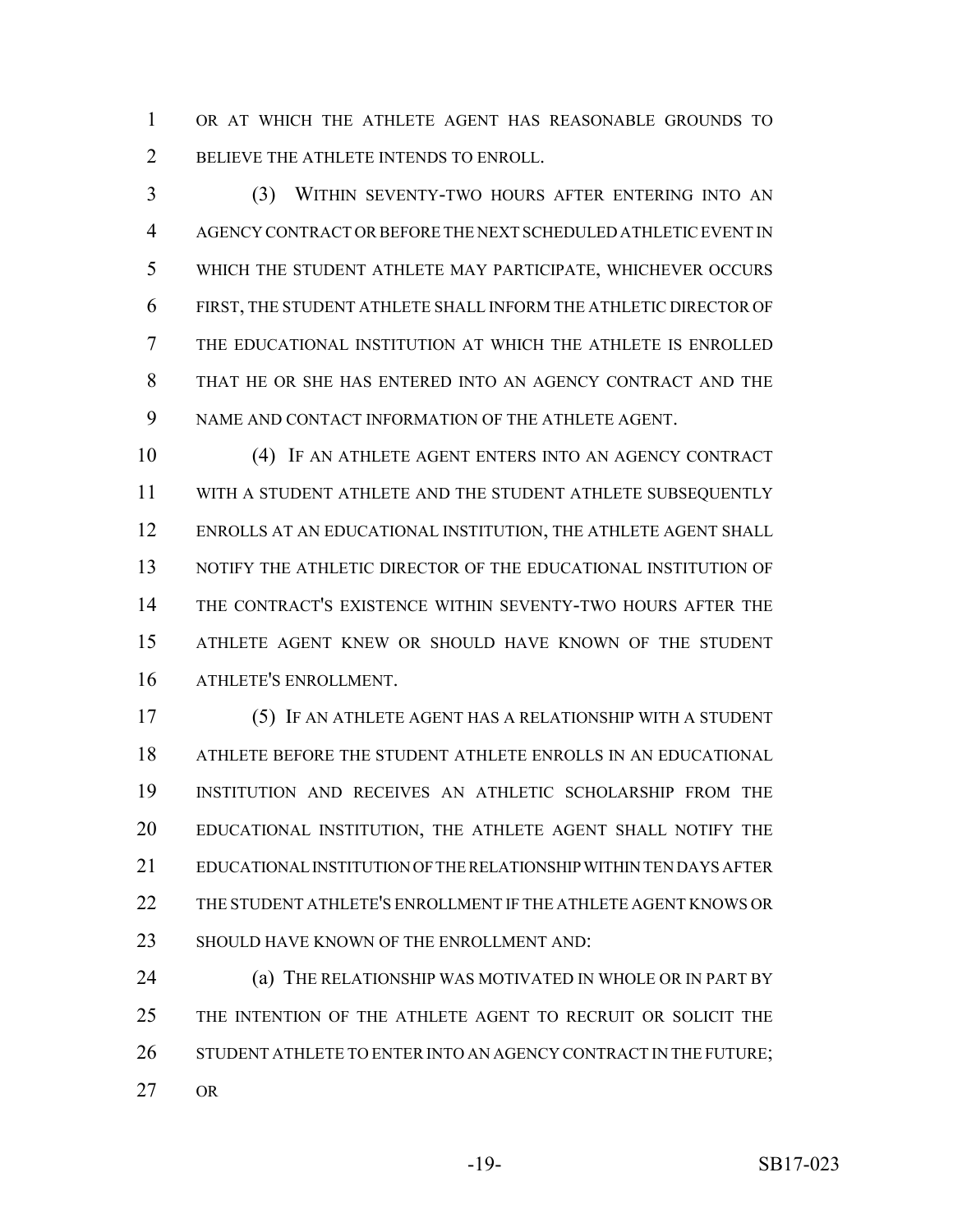(b) THE ATHLETE AGENT DIRECTLY OR INDIRECTLY RECRUITED OR 2 SOLICITED THE STUDENT ATHLETE TO ENTER INTO AN AGENCY CONTRACT BEFORE THE ENROLLMENT.

 (6) AN ATHLETE AGENT SHALL GIVE NOTICE IN A RECORD TO THE ATHLETIC DIRECTOR OF ANY EDUCATIONAL INSTITUTION AT WHICH A STUDENT ATHLETE IS ENROLLED BEFORE THE ATHLETE AGENT COMMUNICATES OR ATTEMPTS TO COMMUNICATE WITH:

8 (a) THE STUDENT ATHLETE OR, IF THE STUDENT ATHLETE IS A MINOR, HIS OR HER PARENT OR GUARDIAN, TO INFLUENCE THE STUDENT ATHLETE OR HIS OR HER PARENT OR GUARDIAN TO ENTER INTO AN AGENCY CONTRACT; OR

 (b) ANOTHER INDIVIDUAL WITH THE INTENT OF HAVING THAT INDIVIDUAL INFLUENCE THE STUDENT ATHLETE OR, IF THE STUDENT ATHLETE IS A MINOR, HIS OR HER PARENT OR GUARDIAN, TO ENTER INTO AN AGENCY CONTRACT.

 (7) IF A COMMUNICATION OR AN ATTEMPT TO COMMUNICATE WITH AN ATHLETE AGENT IS INITIATED BY A STUDENT ATHLETE OR ANOTHER INDIVIDUAL ON BEHALF OF THE STUDENT ATHLETE, THE ATHLETE AGENT SHALL NOTIFY IN A RECORD THE ATHLETIC DIRECTOR OF ANY EDUCATIONAL INSTITUTION AT WHICH THE STUDENT ATHLETE IS ENROLLED. THE NOTIFICATION MUST BE MADE WITHIN TEN DAYS AFTER THE COMMUNICATION OR ATTEMPT TO COMMUNICATE.

**(8) AN EDUCATIONAL INSTITUTION THAT BECOMES AWARE OF A**  VIOLATION OF THIS PART 2 BY AN ATHLETE AGENT SHALL PROVIDE NOTICE OF THE VIOLATION TO THE SECRETARY OF STATE AND ANY PROFESSIONAL LEAGUE OR PLAYERS ASSOCIATION WITH WHICH THE EDUCATIONAL INSTITUTION IS AWARE THE ATHLETE AGENT IS LICENSED OR REGISTERED.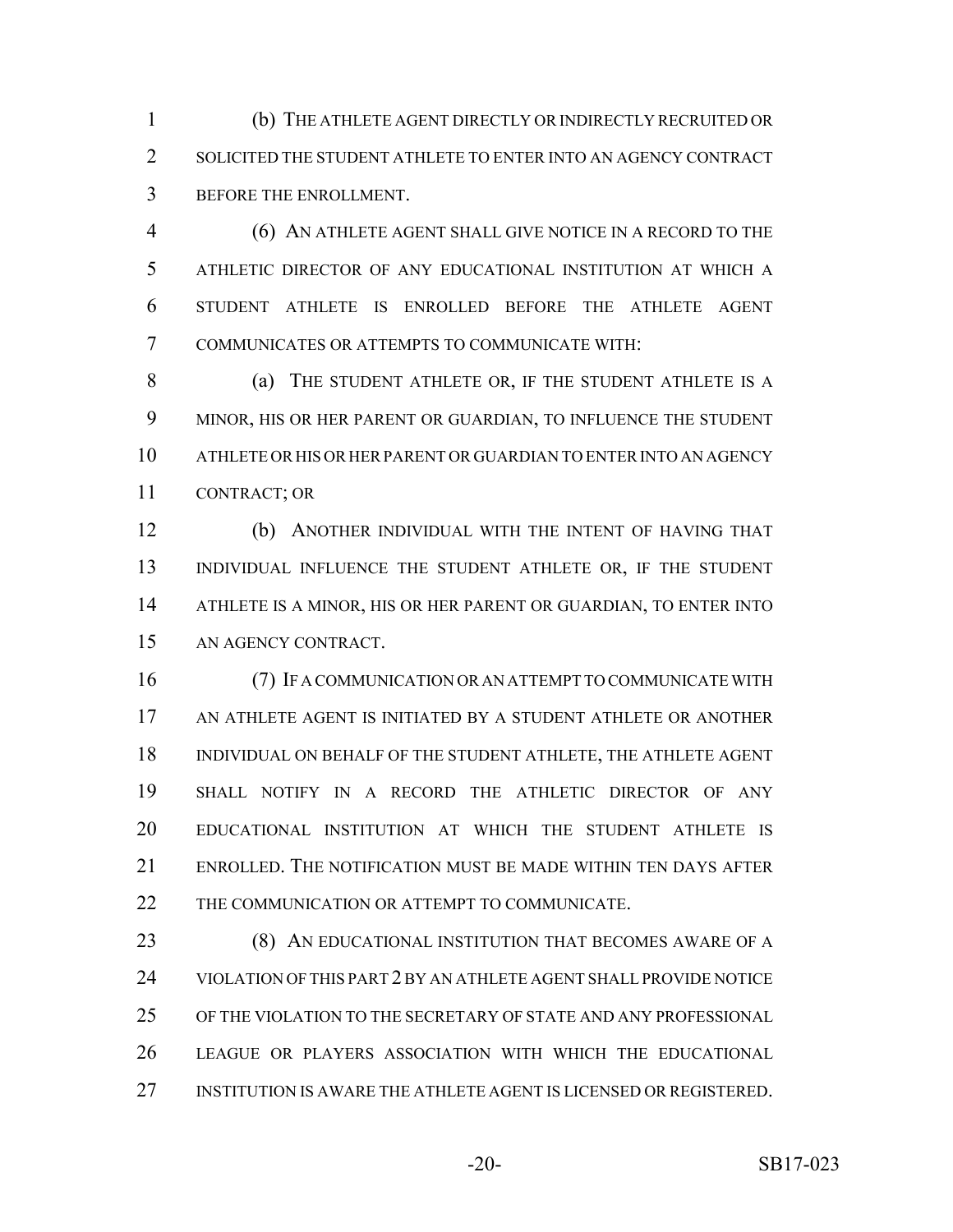**23-16-212. Student athlete's right to cancel.** (1) A STUDENT ATHLETE OR, IF THE STUDENT ATHLETE IS A MINOR, HIS OR HER PARENT OR GUARDIAN, MAY:

 (a) CANCEL AN AGENCY CONTRACT BY GIVING NOTICE IN A RECORD OF CANCELLATION TO THE ATHLETE AGENT WITHIN FOURTEEN DAYS AFTER THE CONTRACT IS SIGNED; AND

(b) NOT WAIVE THE RIGHT TO CANCEL AN AGENCY CONTRACT.

 (2) IF A STUDENT ATHLETE, PARENT, OR GUARDIAN CANCELS AN AGENCY CONTRACT, THE STUDENT ATHLETE, PARENT, OR GUARDIAN IS 10 NOT REQUIRED TO PAY ANY CONSIDERATION UNDER THE CONTRACT OR RETURN ANY CONSIDERATION RECEIVED FROM THE ATHLETE AGENT TO INFLUENCE THE STUDENT ATHLETE TO ENTER INTO THE AGENCY CONTRACT.

 **23-16-213. Required records.** (1) AN ATHLETE AGENT SHALL CREATE AND RETAIN THE FOLLOWING RECORDS FOR A PERIOD OF FIVE YEARS:

 (a) THE NAME AND ADDRESS OF EACH INDIVIDUAL REPRESENTED 18 BY THE ATHLETE AGENT;

 (b) EACH AGENCY CONTRACT ENTERED INTO BY THE ATHLETE AGENT; AND

**(c)** THE DIRECT COSTS INCURRED BY THE ATHLETE AGENT IN THE RECRUITMENT OR SOLICITATION OF EACH STUDENT ATHLETE TO ENTER 23 INTO AN AGENCY CONTRACT.

24 (2) THE RECORDS DESCRIBED IN SUBSECTION (1) OF THIS SECTION ARE OPEN TO INSPECTION BY THE SECRETARY OF STATE DURING NORMAL BUSINESS HOURS.

**23-16-214. Prohibited conduct.** (1) AN ATHLETE AGENT, WITH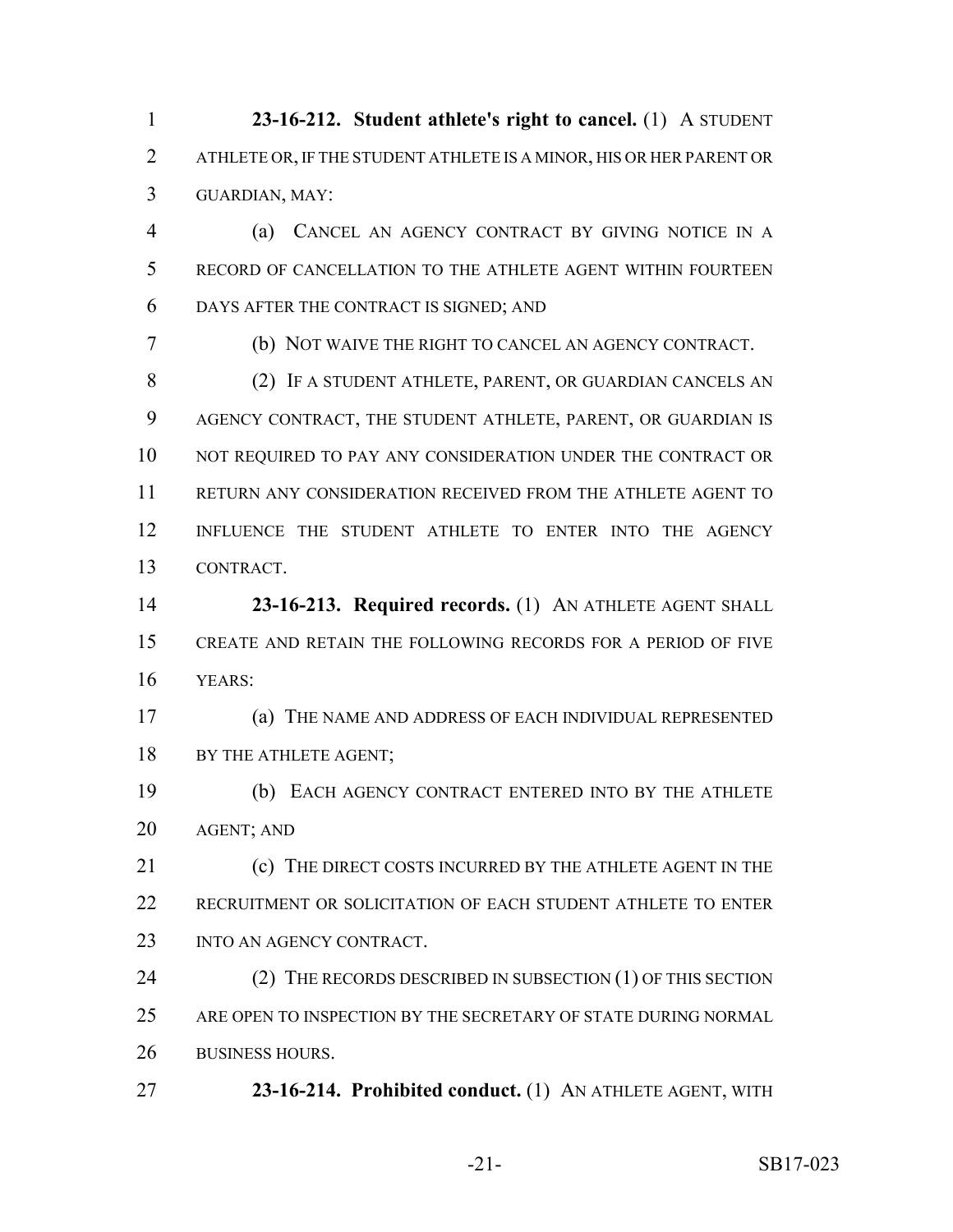THE INTENT TO INFLUENCE A STUDENT ATHLETE OR, IF THE STUDENT ATHLETE IS A MINOR, HIS OR HER PARENT OR GUARDIAN, TO ENTER INTO AN AGENCY CONTRACT, MAY NOT TAKE ANY OF THE FOLLOWING ACTIONS OR ENCOURAGE ANY OTHER INDIVIDUAL TO TAKE OR ASSIST ANY OTHER INDIVIDUAL IN TAKING ANY OF THE FOLLOWING ACTIONS ON BEHALF OF THE ATHLETE AGENT:

 (a) GIVE MATERIALLY FALSE OR MISLEADING INFORMATION OR MAKE A MATERIALLY FALSE PROMISE OR REPRESENTATION;

 (b) FURNISH ANYTHING OF VALUE TO A STUDENT ATHLETE BEFORE THE STUDENT ATHLETE ENTERS INTO THE AGENCY CONTRACT; OR

 (c) FURNISH ANYTHING OF VALUE TO ANY INDIVIDUAL OTHER THAN THE STUDENT ATHLETE OR ANOTHER REGISTERED ATHLETE AGENT. (2) AN ATHLETE AGENT MAY NOT INTENTIONALLY DO ANY OF THE FOLLOWING ACTIONS OR ENCOURAGE ANY OTHER INDIVIDUAL TO DO ANY OF THE FOLLOWING ACTIONS ON BEHALF OF THE ATHLETE AGENT:

 (a) INITIATE CONTACT, DIRECTLY OR INDIRECTLY, WITH A STUDENT ATHLETE OR, IF THE STUDENT ATHLETE IS A MINOR, HIS OR HER PARENT OR GUARDIAN, TO RECRUIT OR SOLICIT THE STUDENT ATHLETE OR HIS OR HER PARENT OR GUARDIAN TO ENTER INTO AN AGENCY CONTRACT UNLESS THE 20 ATHLETE AGENT IS PROPERLY REGISTERED PURSUANT TO THIS PART 2;

21 (b) FAIL TO CREATE, RETAIN, OR PERMIT INSPECTION OF THE 22 RECORDS REQUIRED TO BE RETAINED BY SECTION 23-16-213;

(c) FAIL TO REGISTER WHEN REQUIRED BY SECTION 23-16-204;

24 (d) PROVIDE MATERIALLY FALSE OR MISLEADING INFORMATION IN

25 AN APPLICATION FOR REGISTRATION OR RENEWAL OF REGISTRATION;

(e) PREDATE OR POSTDATE AN AGENCY CONTRACT; OR

(f) FAIL TO NOTIFY A STUDENT ATHLETE OR, IF THE STUDENT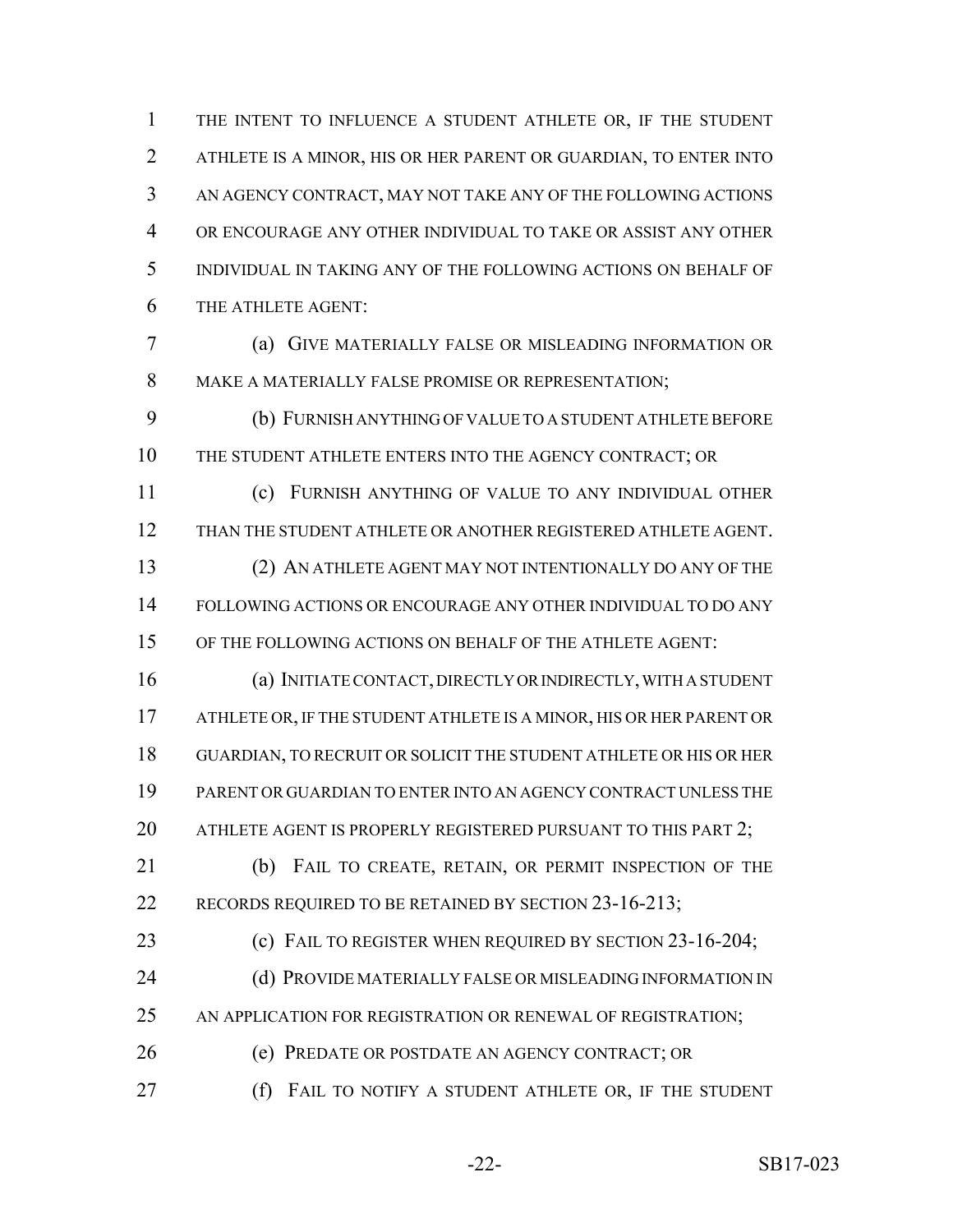ATHLETE IS A MINOR, HIS OR HER PARENT OR GUARDIAN, BEFORE THE STUDENT ATHLETE OR HIS OR HER PARENT OR GUARDIAN SIGNS AN AGENCY CONTRACT FOR A PARTICULAR SPORT THAT THE SIGNING MAY MAKE THE STUDENT ATHLETE INELIGIBLE TO PARTICIPATE AS A STUDENT ATHLETE IN THAT SPORT.

 **23-16-215. Criminal penalties.** AN ATHLETE AGENT WHO VIOLATES SECTION 23-16-214 COMMITS A CLASS 2 MISDEMEANOR, AND SHALL BE PUNISHED AS PROVIDED IN SECTION 18-1.3-501, FOR A FIRST OFFENSE AND COMMITS A CLASS 6 FELONY, AND SHALL BE PUNISHED AS PROVIDED IN SECTION 18-1.3-401, FOR A SECOND OR SUBSEQUENT OFFENSE.

 **23-16-216. Civil remedy.** (1) AN EDUCATIONAL INSTITUTION OR STUDENT ATHLETE MAY BRING AN ACTION FOR DAMAGES AGAINST AN ATHLETE AGENT IF THE EDUCATIONAL INSTITUTION OR STUDENT ATHLETE IS ADVERSELY AFFECTED BY AN ACT OR OMISSION OF THE ATHLETE AGENT IN VIOLATION OF THIS PART 2.AN EDUCATIONAL INSTITUTION OR STUDENT ATHLETE IS ADVERSELY AFFECTED BY AN ACT OR OMISSION OF AN ATHLETE AGENT ONLY IF, BECAUSE OF THE ACT OR OMISSION, THE EDUCATIONAL INSTITUTION OR AN INDIVIDUAL WHO WAS A STUDENT ATHLETE AT THE TIME OF THE ACT OR OMISSION AND WHO WAS ALSO ENROLLED IN THE EDUCATIONAL INSTITUTION:

 (a) IS SUSPENDED OR DISQUALIFIED FROM PARTICIPATION IN AN INTERSCHOLASTIC OR INTERCOLLEGIATE SPORTS EVENT BY OR UNDER THE RULES OF A STATE OR NATIONAL FEDERATION OR ASSOCIATION THAT PROMOTES OR REGULATES INTERSCHOLASTIC OR INTERCOLLEGIATE SPORTS; OR

(b) SUFFERS FINANCIAL DAMAGE.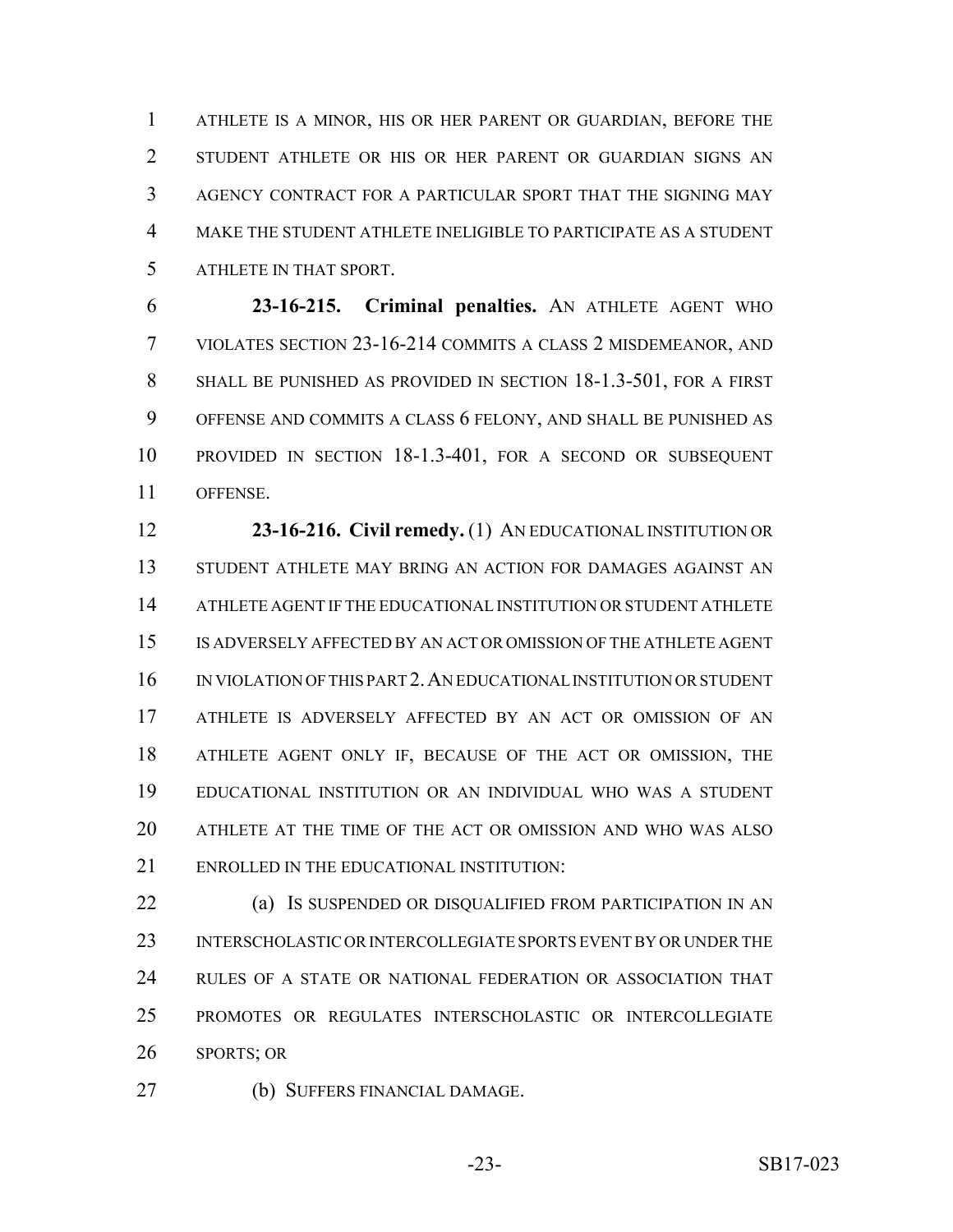(2) A PLAINTIFF THAT PREVAILS IN AN ACTION UNDER THIS SECTION 2 MAY RECOVER COSTS AND REASONABLE ATTORNEY FEES. AN ATHLETE AGENT FOUND LIABLE UNDER THIS SECTION FORFEITS ANY RIGHT OF PAYMENT FOR ANYTHING OF BENEFIT OR VALUE PROVIDED TO THE STUDENT ATHLETE AND SHALL REFUND ANY CONSIDERATION PAID TO THE ATHLETE AGENT BY OR ON BEHALF OF THE STUDENT ATHLETE.

 (3) A VIOLATION OF THIS PART 2 IS A DECEPTIVE TRADE PRACTICE PURSUANT TO SECTION 6-1-105 (1)(kkk).

 **23-16-217. Civil penalty.** ON MOTION OF THE ATTORNEY GENERAL OR THE DISTRICT ATTORNEY, THE COURT MAY IMPOSE A CIVIL PENALTY OF NOT LESS THAN TWENTY-FIVE THOUSAND DOLLARS BUT NOT MORE THAN FIFTY THOUSAND DOLLARS FOR A VIOLATION OF THIS PART 2. MONEY COLLECTED UNDER THIS SECTION SHALL BE TRANSMITTED TO THE 14 STATE TREASURER AND CREDITED TO THE GENERAL FUND.

 **23-16-218. Uniformity of application and construction.** IN APPLYING AND CONSTRUING THIS UNIFORM ACT, CONSIDERATION MUST BE GIVEN TO THE NEED TO PROMOTE UNIFORMITY OF THE LAW WITH RESPECT TO ITS SUBJECT MATTER AMONG STATES THAT ENACT IT.

 **23-16-219. Relation to electronic signatures in global and national commerce act.** THIS PART 2 MODIFIES, LIMITS, OR SUPERSEDES THE "ELECTRONIC SIGNATURES IN GLOBAL AND NATIONAL COMMERCE ACT", 15 U.S.C. SEC. 7001 ET SEQ., BUT DOES NOT MODIFY, LIMIT, OR SUPERSEDE SECTION 101 (c) OF THAT ACT, 15 U.S.C. SEC. 7001 (c), OR AUTHORIZE ELECTRONIC DELIVERY OF ANY OF THE NOTICES DESCRIBED IN SECTION 103 (b) OF THAT ACT, 15 U.S.C. SEC. 7003 (b).

 **23-16-220. Athlete agents registration fund - gifts, grants, donations - software.** (1) (a) THE ATHLETE AGENTS REGISTRATION FUND,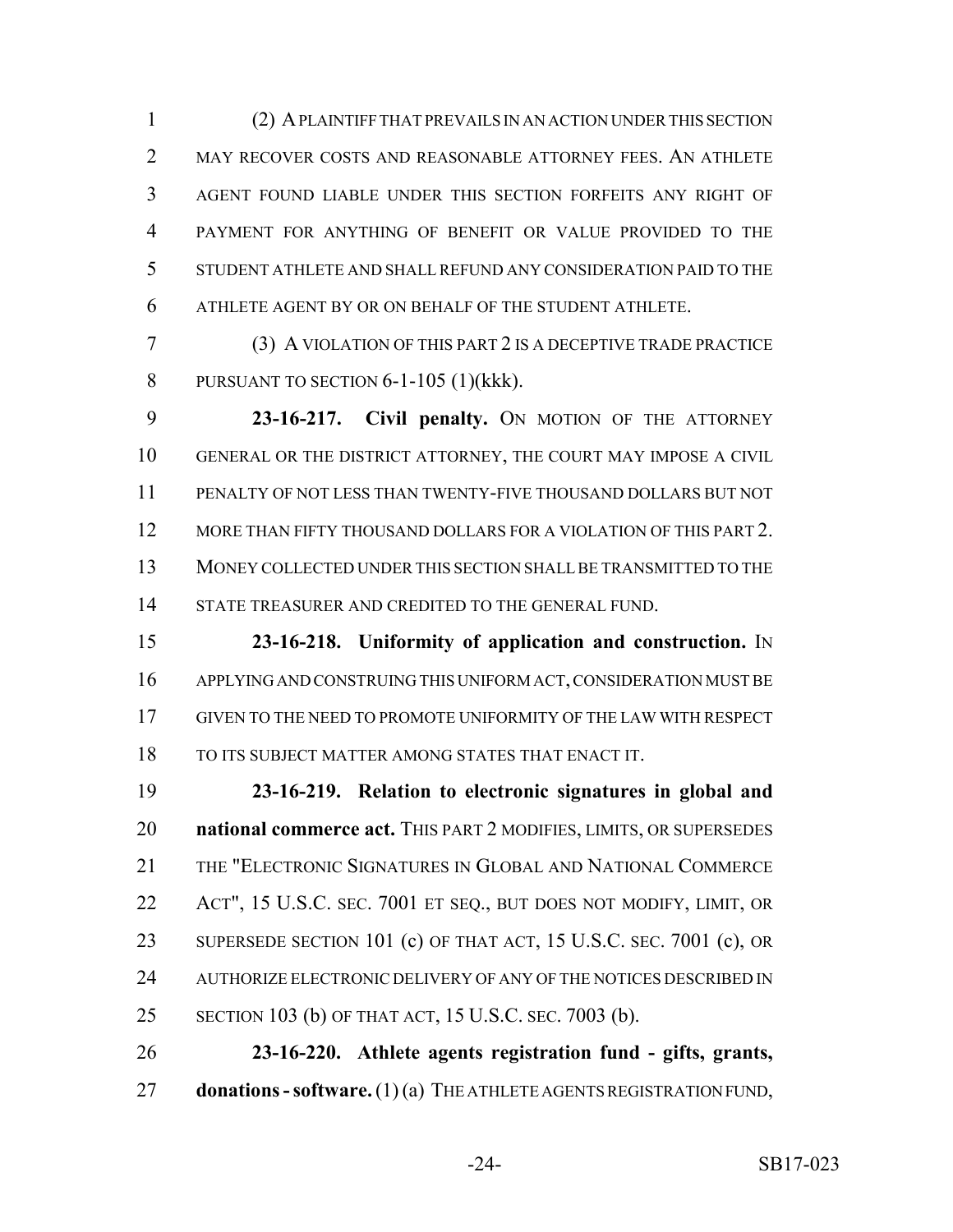REFERRED TO IN THIS SECTION AS THE "FUND", IS HEREBY CREATED IN THE 2 STATE TREASURY. THE SECRETARY OF STATE SHALL TRANSFER ALL FEES COLLECTED PURSUANT TO THIS PART 2 TO THE STATE TREASURER, WHO SHALL CREDIT THEM TO THE FUND. THE FUND CONSISTS OF ALL FEES CREDITED TO THE FUND PURSUANT TO THIS SECTION AND ANY OTHER MONEY THAT THE GENERAL ASSEMBLY MAY APPROPRIATE OR TRANSFER TO THE FUND.

 (b) THE STATE TREASURER SHALL CREDIT ALL INTEREST AND INCOME DERIVED FROM THE DEPOSIT AND INVESTMENT OF MONEY IN THE 10 FUND TO THE FUND.

 (c) SUBJECT TO ANNUAL APPROPRIATION BY THE GENERAL 12 ASSEMBLY, THE SECRETARY OF STATE MAY EXPEND MONEY FROM THE FUND TO ADMINISTER THIS PART 2.

 (2) THE SECRETARY OF STATE MAY SEEK, ACCEPT, AND EXPEND GIFTS, GRANTS, OR DONATIONS FROM PRIVATE OR PUBLIC SOURCES FOR THE PURPOSES OF THIS PART 2. THE SECRETARY OF STATE SHALL TRANSMIT ALL MONEY RECEIVED THROUGH GIFTS, GRANTS, OR DONATIONS TO THE STATE TREASURER, WHO SHALL CREDIT THE MONEY TO THE FUND. (3) TO REDUCE THE FISCAL IMPACTS OF ADMINISTERING THIS PART 20 2 AND IN FURTHERANCE OF THE DUTIES SPECIFIED IN SECTION 23-16-205 (4), THE SECRETARY OF STATE IS AUTHORIZED AND ENCOURAGED TO COORDINATE WITH THE ADMINISTRATORS OF ATHLETE AGENT REGISTRATION PROGRAMS IN OTHER STATES REGARDING COST-EFFECTIVE MEANS TO REGISTER ATHLETE AGENTS, INCLUDING THE SHARING OF NECESSARY SOFTWARE.

 **23-16-221. Repeal of part.** THIS PART 2 IS REPEALED, EFFECTIVE SEPTEMBER 1, 2027. BEFORE ITS REPEAL, THIS PART 2 IS SCHEDULED FOR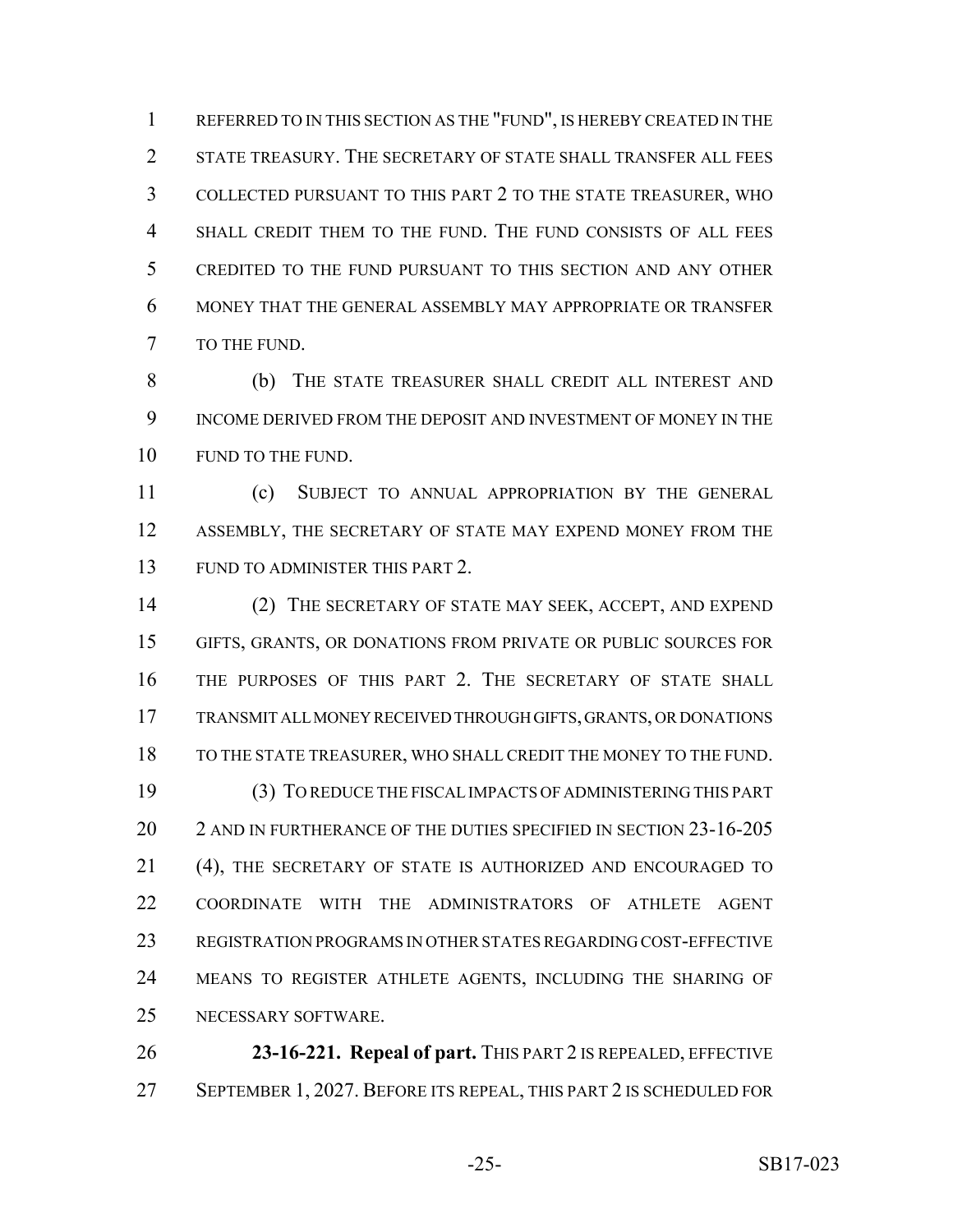1 REVIEW IN ACCORDANCE WITH SECTION 24-34-104.

 **SECTION 2.** In Colorado Revised Statutes, 23-16-104, **amend** 3 (1) introductory portion and  $(1)(d)$  as follows:

 **23-16-104. Agent contracts - contents - notice - termination.** (1) In addition to the requirements specified in section 23-16-209 23-16-210 for contracts with athlete agents, any agent contract entered 7 into between an athlete agent and a student athlete shall MUST also include:

 (d) In addition to the warning required to be given to the student 10 athlete as specified in section  $23-16-209$  (c) 23-16-210(3), the following statement in at least ten-point type that is bold-faced, capitalized, underlined, or otherwise conspicuously set out from surrounding written material:

| 14 | <b>WARNING TO STUDENT ATHLETE:</b>                                  |
|----|---------------------------------------------------------------------|
| 15 | DO NOT SIGN THIS CONTRACT UNTIL YOU                                 |
| 16 | HAVE READ IT OR IF IT CONTAINS BLANK                                |
| 17 | <b>SPACES. DO NOT SIGN THIS CONTRACT IF IT</b>                      |
| 18 | <b>DOES NOT SPECIFY ALL OF THE GUARANTEES</b>                       |
| 19 | MADE TO YOU BY THE ATHLETE AGENT. IF                                |
| 20 | YOU DECIDE THAT YOU DO NOT WISH TO                                  |
| 21 | PURCHASE THE SERVICES OF THE ATHLETE                                |
| 22 | <b>AGENT, YOU MAY CANCEL THIS CONTRACT BY</b>                       |
| 23 | NOTIFYING THE ATHLETE AGENT IN WRITING                              |
| 24 | OF YOUR DESIRE TO CANCEL THE CONTRACT                               |
| 25 | WITHIN FOURTEEN DAYS AFTER THE DATE ON                              |
| 26 | WHICH YOU SIGN THIS CONTRACT.                                       |
| 27 | <b>SECTION 3.</b> In Colorado Revised Statutes, 24-34-104, add (28) |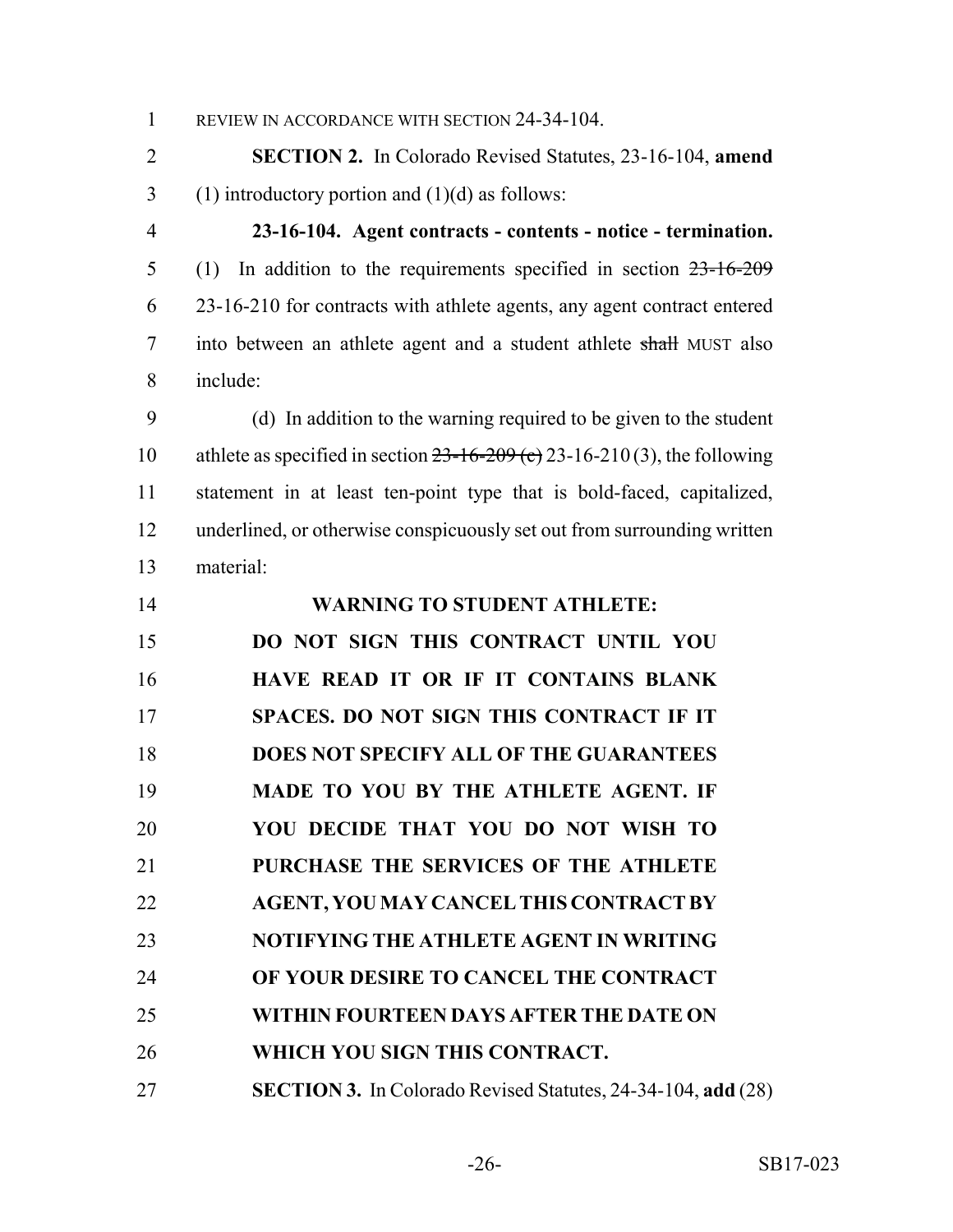as follows:

 **24-34-104. General assembly review of regulatory agencies and functions for repeal, continuation, or reestablishment - legislative declaration - repeal.** (28) (a) THE FOLLOWING AGENCIES, FUNCTIONS, OR BOTH, ARE SCHEDULED FOR REPEAL ON SEPTEMBER 1, 2027: (I) THE REGISTRATION OF STUDENT ATHLETE AGENTS PURSUANT TO THE "REVISED UNIFORM ATHLETE AGENTS ACT (2015)", PART 2 OF 8 ARTICLE 16 OF TITLE 23. (b) THIS SUBSECTION (28) IS REPEALED, EFFECTIVE SEPTEMBER 1, 2029. **SECTION 4.** In Colorado Revised Statutes, 6-1-105, **add**  $12 \quad (1)$ (kkk) as follows: **6-1-105. Deceptive trade practices.** (1) A person engages in a deceptive trade practice when, in the course of the person's business, vocation, or occupation, the person: 16 (kkk) VIOLATES PART 2 OF ARTICLE 16 OF TITLE 23. **SECTION 5. Act subject to petition - effective date - applicability.** (1) This act takes effect at 12:01 a.m. on the day following the expiration of the ninety-day period after final adjournment of the general assembly (August 9, 2017, if adjournment sine die is on May 10, 2017); except that, if a referendum petition is filed pursuant to section 1 (3) of article V of the state constitution against this act or an item, section, or part of this act within such period, then the act, item, section, or part will not take effect unless approved by the people at the general election to be held in November 2018 and, in such case, will take effect on the date of the official declaration of the vote thereon by the governor.